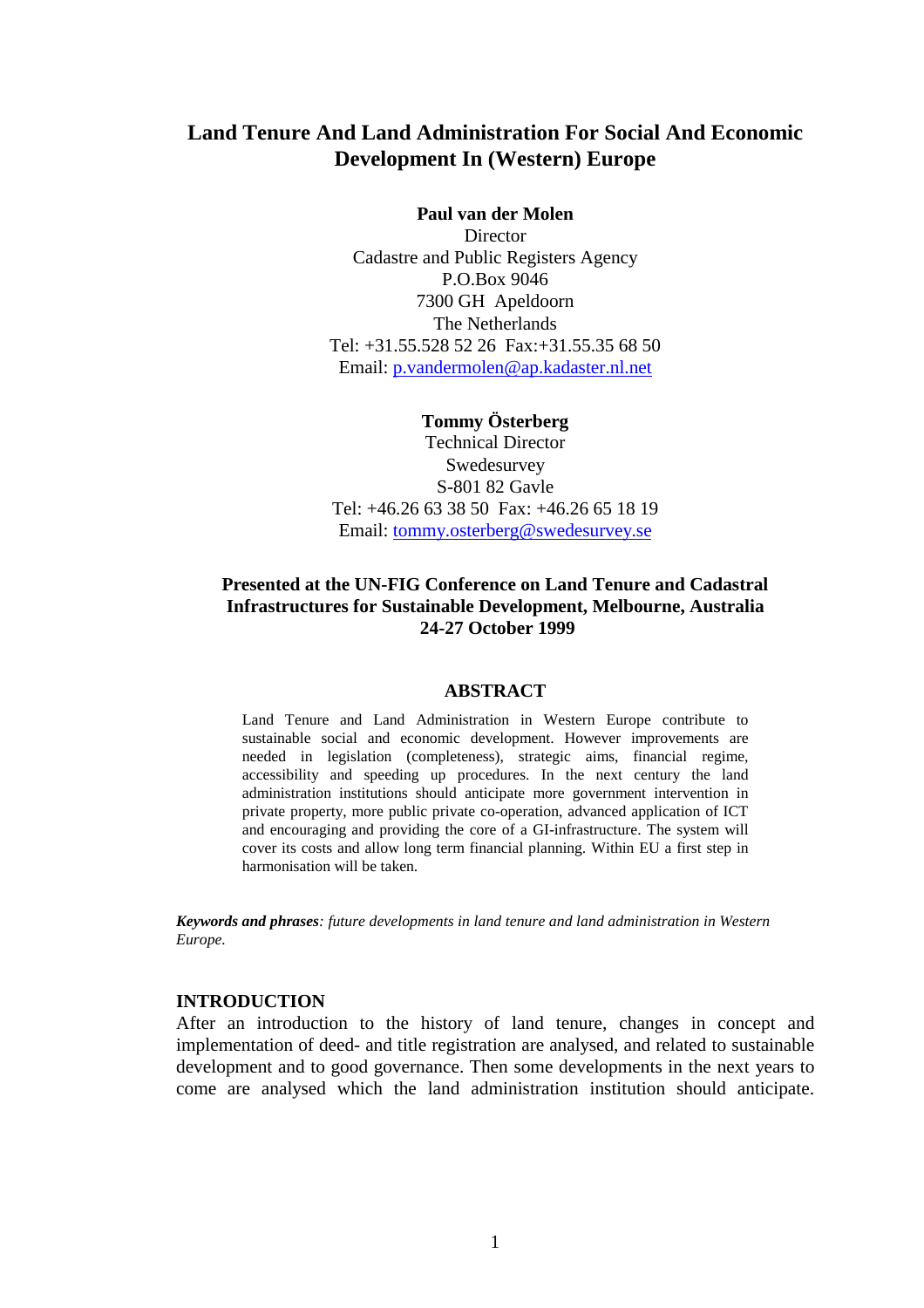### **1. HISTORY OF LAND ADMINISTRATION IN (WESTERN) EUROPE AS A CONTEXT FOR THE PRESENT SITUATION**

People settled in northern Europe after the last ice period around 10 000 years ago. They were first hunters and fishermen and then later developed the use of agriculture and more stable settlements, first based on families and smaller groups, which later developed into villages. New villages were developed from the first established settlements and some kind of ownership was developed for building sites, agriculture fields and for hunting and wood products for areas between villages.

The first boundaries were established between villages. Within the village ownership was generally connected to a share of the resources belonging to the village. The share was located to a building site and certain strips of land in the various cultivated fields. Forest and fishing rights where generally not divided between shareholders but used in common by the inhabitants in the village, both those owning shares and also by people not owning land rights.

In (western) Europe the change from feudal hierarchy towards individual possession of land indicates the emancipation of the people. By owning land (e.g. 'fee simple') an owner declares his freedom. It took many years before feudalism declined, though history shows that feudalism occurred in many forms, declined and flourished, was relieved or strengthened. The development of ownership of land (recognised as 'res corporeales') under Roman law, the dominium, was after the death of the last westroman king (476), influenced by the Frankish kings. The centres of dominium, great proprietors, who also acted as government including the application of justice, owned the 'villa's'. The Roman, German, and Celtic law were the roots of feudalism and subinfeudation, and their manifestation was various, with the people extorted with personal servitude's. However in the  $14<sup>th</sup>$  century feudalism was declining bit by bit in the west, and tightening in the east, caused by a different development of central power versus nobility, supply of land, nature of agriculture, and the towns. Later on the decline of feudalism corresponded very much with the industrialisation (economic development), first starting in England  $(17<sup>th</sup>$  century), then in western Europe (France 1790 at the revolution, Germany early  $19<sup>th</sup>$  century, Austria late  $19<sup>th</sup>$ century), and then in eastern and southern parts (late  $19<sup>th</sup>$  and  $20<sup>th</sup>$  century). In northern Europe the feudal system never became dominant and a strong class of independent peasants existed through history.

Distinctions in tenure between nobility and peasants came to an end, and the people could have title to land without any further obligation to the lords ( Powelson 1988) . It is said that Scotland has the last feudal land tenure system remaining in western Europe; the new elected Scottish parliament (1999) gives land reform a high priority (McLaren et al, 1999).

In old Germanic traditions, the right of land use has usually not been absolute as in the roman law. The land use rights belonged to a group and was used in more or less intensive ways. Resources that were abundant, such as wood, berries, wildlife etc. were usually not under the absolute control of a landowner. These traditions still prevails in parts of Germany and in Scandinavia, where the landowner cannot prevent anyone from trespassing or camping on his land. Wild berries and mushrooms are also common property from which anyone can benefit. These traditions are in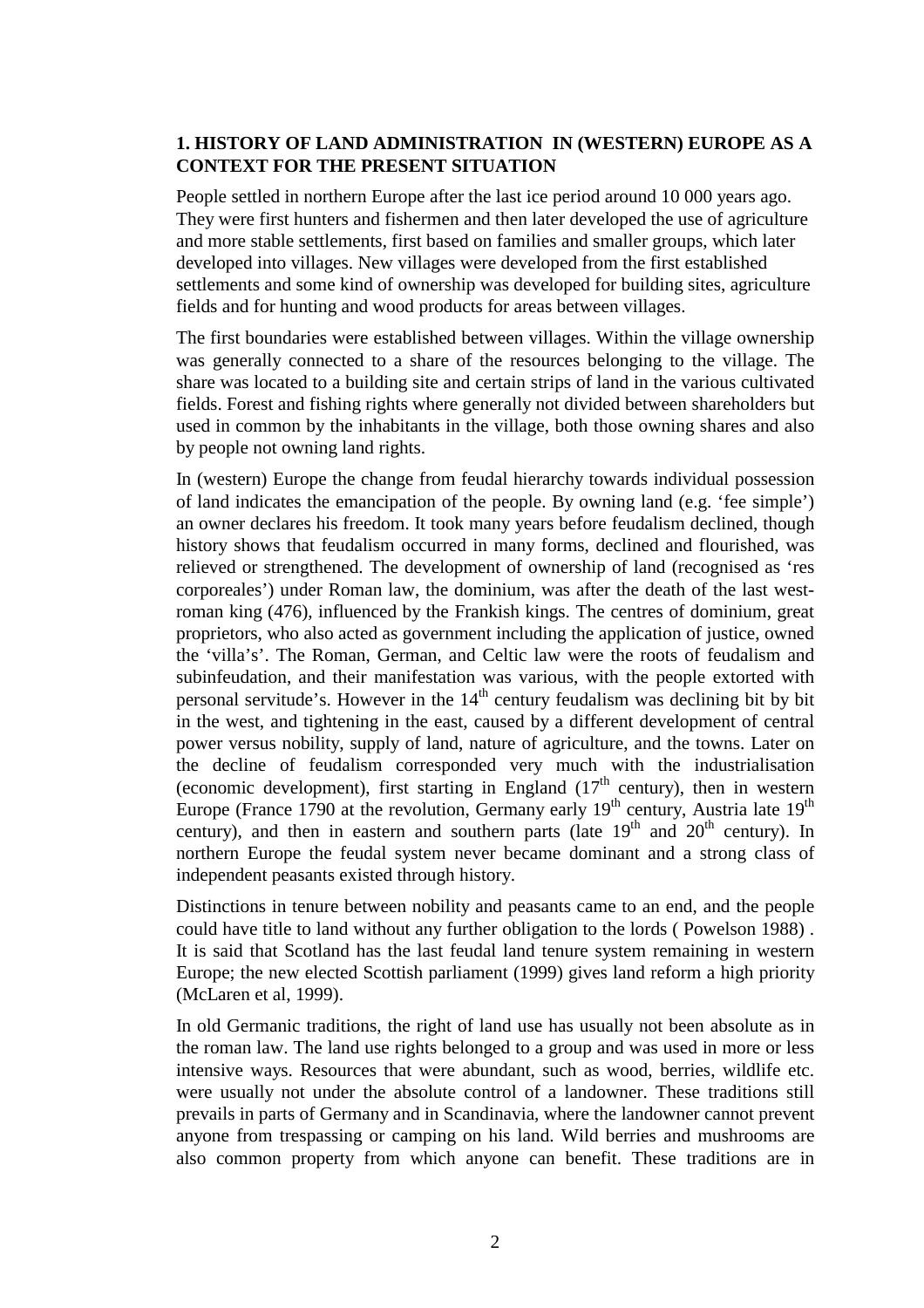Sweden today known as the right of public access to land and can be enjoyed by anyone irrespective of the landowner.

#### **Land transfer and land registration**

The right of land use was inherited within families. Transfer of land to someone outside of the family could not take place without the consent of all family members with a potential right in the land. A land transfer therefore had to take place before the court or the thing, where the intention to transfer a piece of land to anyone outside of the family was announced and finally approved and a "title" to the land could be issued The process and the title were registered in the court proceedings, first by oral traditions and later in writing. The court proceedings were organised in chronological order and were the base for a deed registration system.

With the development of a market economy, the family pre-emption rights and other restrictions on land transfers of feudal origin were gradually abolished and land could be more freely transferred on a market. This necessitated the development of improved land registration and title registration systems were introduced, mainly during the second half of the  $19<sup>th</sup>$  century. The title registration system needed a precise description of the property to be transferred and a correct identification of the persons who carried out the transaction. The description of the land was generally established through the use of land descriptions established by the governments for land taxation purposes, from the cadastre.

#### **Land taxation**

The establishment of kingdoms, feudal landlords and their administration needed income. The main source was the production derived from land use and land taxation systems of different kinds have a history as long as governments. The land taxation needed some kind of real property registration and these registers are known as cadastre in continental Europe, for instance the Doomsday book in England, the Maria Teresia cadastre in central Europe, the Napoleon cadastre etc. In Sweden the present written cadastre was established 1530 and complemented with cadastral maps during the  $17<sup>th</sup>$  century. The cadastral books generally was organised according the real principle, -in order of real properties- as opposite to the personal principle, –in the name of the owners- sometimes used to register ownership and land titles. The filing system in the cadastre came to be a base for unique identification of the real property, which could be used for identification of a certain piece of land on a map and then to connect to other types of information, such as land titles.

### **2. DEVELOPMENT OF LAND REGISTRATION SYSTEMS AND CATALYSTS FOR CHANGE**

#### **2.1 Characteristics of deed registration**

In a deed-registration system it is the deed itself which is registered. It differs from the so-called title registration where the legal consequence is recorded. Between deed and title registration various intermediate forms occur, related to a countries history, tradition, and common attitude. So are deed registrations combined with some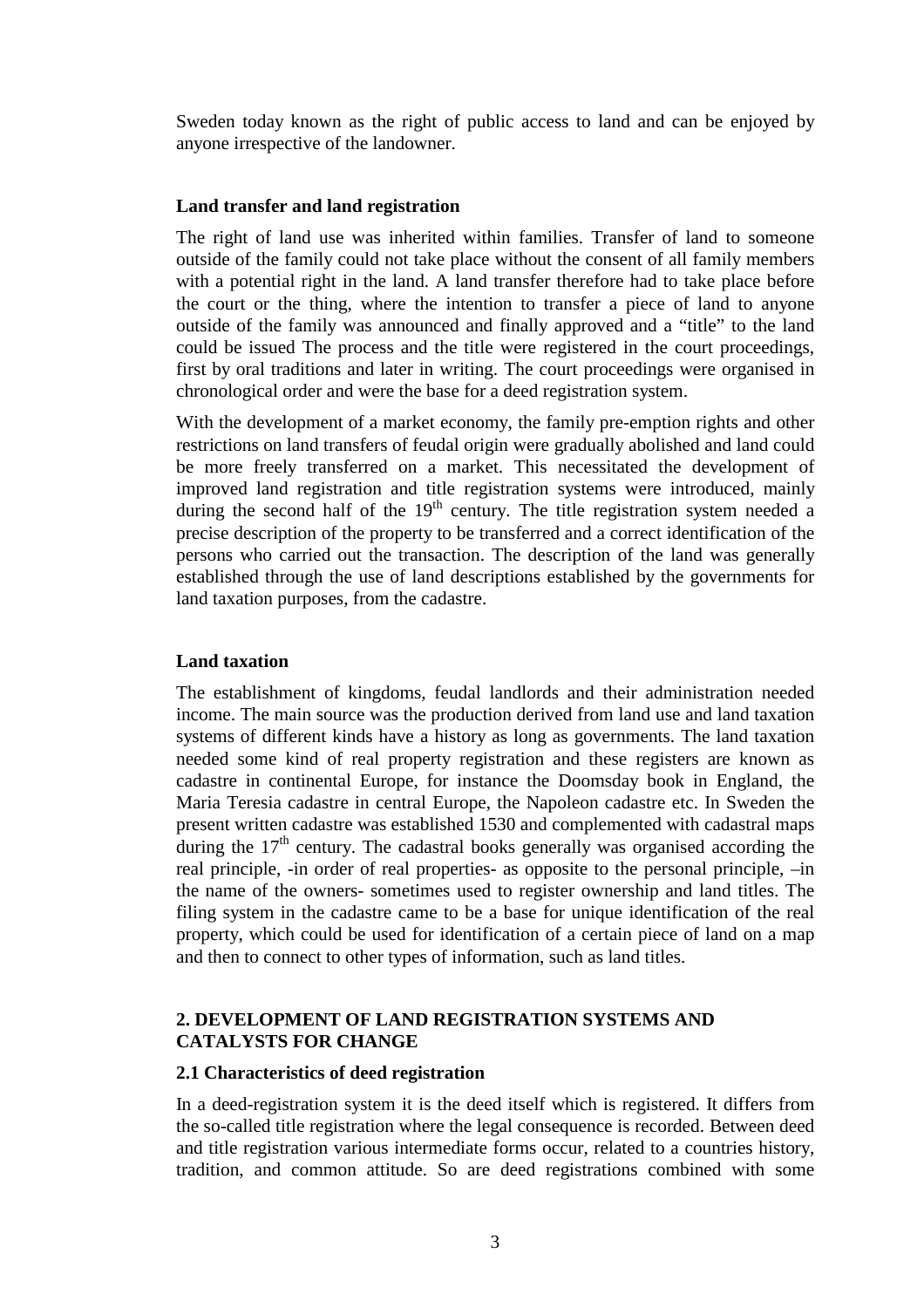register of title not unusual (the 'improved' deed registration). The deed and title registration represents quite different legal and political foundations. The legal meaning of land tenure reflects the opinion on the nature of the relation man-land, as a matter of private law of public law. Countries with a tradition of Roman law (e.g. later: napoleonic law) tend to consider land ownership as a matter between private parties only. Countries with a tradition of common law (e.g. Anglo-Saxon law families) tend to consider ownership as a free- or leasehold of land owned by the State or a King/Queen. As a careful consequence one may say that land registration in the first mentioned countries is a matter of private persons only (e.g. the registration of deeds, no judgement of the State on the legal impact), and that land registration in the last mentioned countries is a matter of private persons and the State together (e.g. title registration, with a judgement of the State or King/Queen on the legal impact). The earlier mentioned political foundation is the common opinion to which extent the State should play a role in the transfer and registration process: this role is in a deed registration environment less than in a title registration environment.

#### **2.2 Legal framework of deed registration**

The legal context of deed registration systems is quite complex. Because the legal consequences of a conveyance as described in a certain deed are not checked by the State, the parties involved in the land market form an opinion of the legal status themselves by studying the contents of the deed. As imperfections in a earlier conveyance concerning the same subject of transfer (as described in an earlier deed) may affect the legal validity of the last conveyance (as described in the last deed) a detailed study of the legal history of the subject is necessary. This is called the 'causal legal system'. It will be obvious that in such countries the public is not left to its fate. The notary public as a free professional person is available for handling all these difficult and risky professional aspects of conveyancing. Many countries know the so called 'notariat latin', where involvement of the notary in procedures of conveyance is compulsory. At the same time, we recognise a role for licensed land surveyors, however to a different extent in various countries.

If the deed registers are in principle a matter of private persons (i.c. private law), the land registrar as keeper of the registers is not to judge the legal consequences of recording a deed, but the formal requirements only. It these are met, the deed will be recorded. This principle is called 'the negative system', which says that somebody not mentioned in the register as an rightful claimant never can be an owner, but if this person is mentioned indeed, one may not be sure he is; further investigation is needed. So the key-words in the legal framework of deed registration systems are:

- legal causal system of conveyance
- negative system of land registration
- publicity of deed and specification of persons and subjects involved
- passive competence's of the land registrar
- importance of notary public and licensed surveyor

Access to deed registers, in which deeds are filed in order they come in (necessary ranking of rights in rem), is done by special registers made up by the land registrar as an extraction from the deeds. They occur in various forms, but basically these are a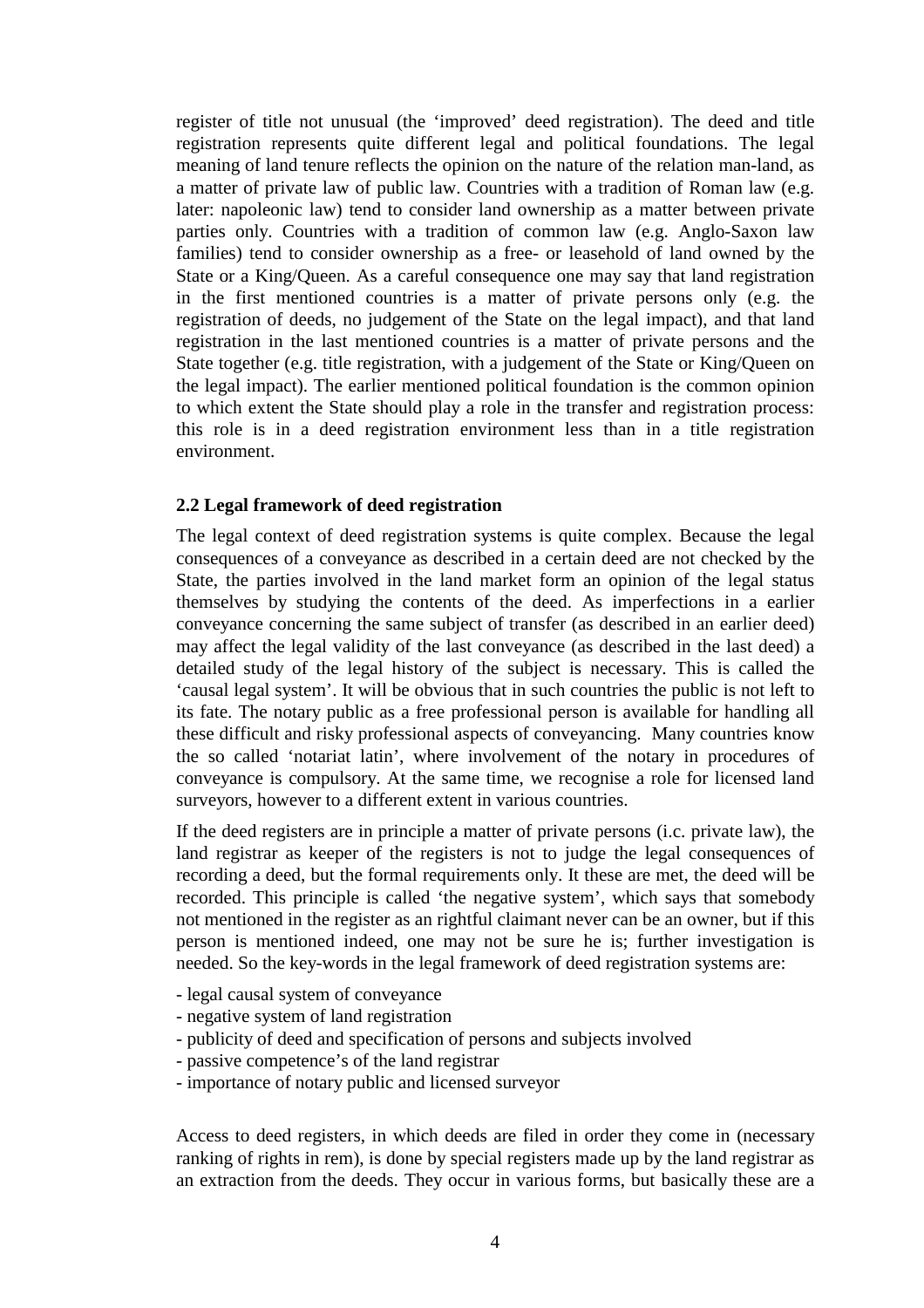register of names with cross-references, a register of parcels with cross-references, and the cadastral map. The interest of the State herein is that these registers provide the base for government activities like land taxation, land use planning etc. It is curious that the State de facto creates a 'administrative' ownership: for the sake of good governance the State fictively considers the rightful claimant mentioned in the register as the real owner. Fact is that in many countries these auxiliary registers are of such a good quality that they are considered as giving sufficient proof of ownership (a 'pseudo-title')

#### **2.3 Characteristics of title registration**

The economic development influenced by liberal ideas necessitated improvements of the land registration to facilitate land transactions. The increased demand on land for mainly urban development increased the demand on land use planning in order to make better use of the land resources. Social demands on land for housing, production and recreation increased demands on state control of land markets and access to land to affordable prices. To satisfy these demands an improved land registration became necessary, which could provide better information for the market and for governmental control of land resources for social development.

The title registration system was developed as an answer to these demands. The title registration should provide easy accessible and reliable information about land rights and facilitate the use of land as collateral for credit. The State should guarantee the content of the title registration so that a person that relied on information from the registry in principle should be protected from damages caused by faults in the registry. The registration process should therefore in general include a legal check by the registrar that a person acquiring land from another person did it from the legal owner and that the legal conditions for the transfer was fulfilled. In order to make the information more accessible, the registration should be done according to the real principle, based on an unique identification of a property, which could be find on a map instead of the personal principle. In this way the chain between title holders were immediately established in the registry book, which simplified the legal check by the registrar. A basic principle of the title registration system is that the information should be accessible for anyone who need the information for any purpose and thus the register must be open for public inspection.

Most title registration systems in Europe based the identification of the real property on the cadastre, which already was organised according to the real principle and had some kind of connected map that could be used. As England lacked a cadastre, the title registration in England instead has to be based on new large-scale topographic maps. In several countries, it became necessary to extract a new register from the original fiscal cadastre, including a description of the real properties with its boundaries and areas, location, unique identification designation and a map. These registers are known as real property registers or as legal cadastre and are usually the responsibility of a cadastral or real property registration organisation.

The maps for each different real property where compiled from different sources, for instance maps of real properties established for fiscal purposes, for land ownership description purposes, for land consolidation purposes or through new topographic mapping. With the exception of topographic maps, they usually was not produced using co-ordinate systems or they were produced in local co-ordinate systems and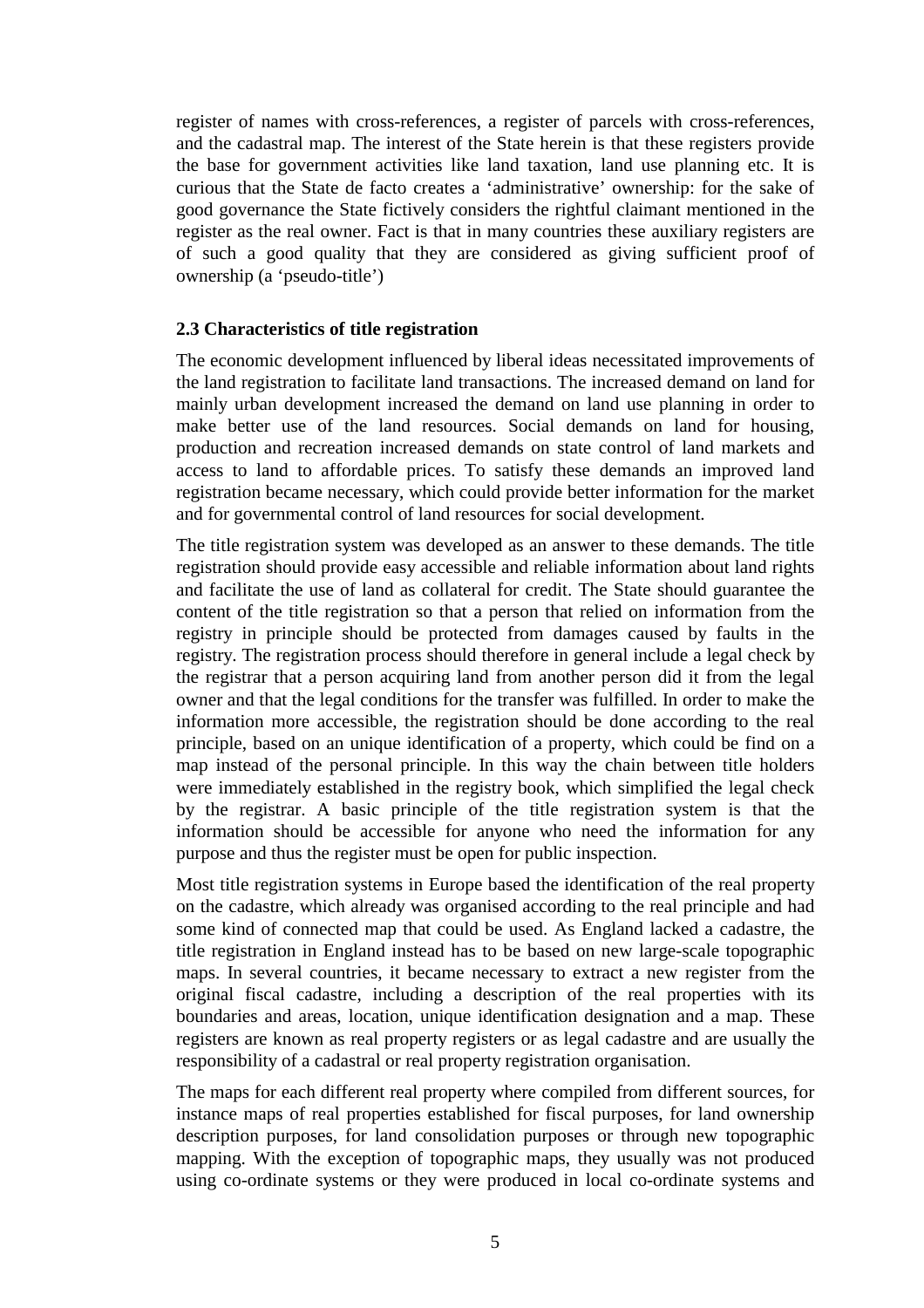thus not easy to compile to country-covering cadastral index maps. In Sweden for instance a special land use map, based on aerial photography has been compiled, where real property boundaries have been identified through aerial interpretation as a cadastral index map for the whole country and with a national co-ordinate system. In other countries efforts have mainly been on integrating existing cadastral maps in national co-ordinate systems.

The title registration books have been established based on the real property register or the legal cadastre, where each real property has been filed under its property designation from the legal cadastre. Under this heading in the title registry, one section will include titled owners of the property in chronological order and other sections are used for encumbrances from private rights, such as easements or mortgages, or from public law, such as land use restrictions, zoning, etc. The title or land registration has usually remained the responsibility of local courts or some other legal body.

The notary system developed in continental Europe during the deed registration period and the notary is in some system (for instance France) the only person with a legal responsibility of the content of a deed in terms of identifying the legal conditions and the persons who are undertaking a transaction. This system has prevailed, although in principle obsolete, in central Europe as a further legal component in the land registration process also in title registration systems. In northern Europe there are no demands on the participation of a notary in the land registration process, which simplifies the registration process.

The title registration system generally fulfils its demands. It has greatly facilitated land transactions and made such transactions safe and simple. The legal checks in connection with registration uphold the legal integrity of the system. The system can provide information both for public and private use, including for instance market information like prices and existing credits. The system can be used by authorities to impose land use restrictions and these restrictions are registered and available for existing and potential land users. The system has also been used to impose restriction on the land market for instance regarding acquisition of different kind of properties. Through the combination of cadastral and land information, it was possible to establish the system within affordable resources. The maintenance of the system is secured through its construction and legal definitions. The cost for registration is generally low. Governments usually take out a land transfer tax in connection with land transactions and including this tax, the cost for land registration in Europe is in between 2-10% of the value of the transferred property. Of this the registration costs is less than 1%. Systems where notaries are obligatory are more expensive than system without the interference of notaries.

Title registration systems have been computerised or are in the process of computerisation. The computerisation will greatly decrease registration costs and make the information content much more accessible for users. The information content can be updated within hours, giving a very high actuality of the information. More advanced computerisation projects have developed systems including both the legal cadastre and the title register, sometimes without changing the responsibility for the different parts of the registration. The systems have developed direct links for instance to banks to include mortgages and letter of credits and thus abolished much paper work and need of archive and streamlined the credit processes.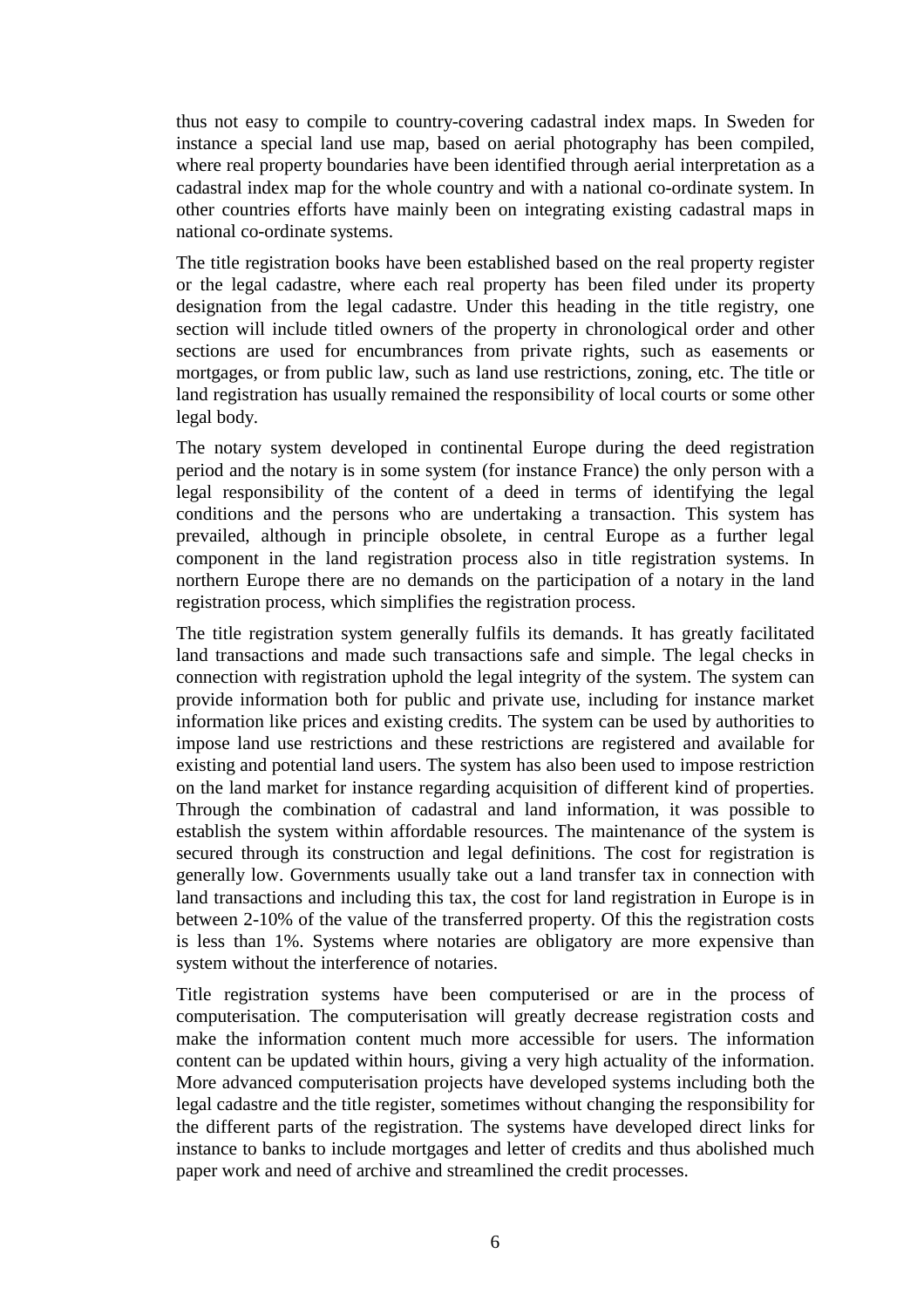### **2.3 User demands**

The demands of users will not essentially differ from country to country: digital land information (registrative, cartographic), up to date, conspicuously reliable, complete, rapidly accessible, susceptible to customisation, integration of descriptive and cartographic data, well-harmonised with other types of records, good value for money, and it must fit in well with the customer's working procedures. One could add that the products and services must be available nation-wide, they should be uniform, and preferably delivered to the user's desk. Concerning the attitude of land administration organisations, the customers would like to meet a service directed attitude.

### **2.4 Infrastructural aspects**

In countries with a developing geo-information infrastructure, an important benefit is the easy accessibility of a set of baseline data, which have a dedicated responsible holder who takes care of keeping the dataset up to standard. In this respect, one speaks of so called authentic datasets, which act as sources. The land registers and the cadastre will always be one of the main authentic data: the parcel number index (specifying the subject of rights in rem) and legal status of land (private law and public law). Other baseline data sets are the population census, the registers of chambers of commerce concerning legal bodies, and (e.g.) the municipal register of buildings and accommodations. To establish an infrastructure, standards are essential, otherwise no linkage will be possible. Consequently land administration institutions should play a role in standardisation activities (Groot, 1997).

### **2.5 Meeting the demands**

Defining new business objectives, in connection with the emerging possibilities of information technology, cause a need for IT re-engineering and business process redesign. As the working processes sometimes are integrated with the working processes of others (like notaries, solicitors, real estate agents), almost all of these are formalised in the legal regulations. In the future this innovation must –from the users' perspective – lead to the development of a logically integrated information supply (descriptive and cartographic). As for keeping the information up-to-date, this will be ensured by the electronic delivery of deeds and other documents (Burdon 1998). OCR technology is being used to analyse the documents that are submitted. On the output side it seems likely that a substantial webserver should be available which will make it possible to use internet technology to access the data. Discussions are being held on whether– and, if so, to what extent – land registry data can be made available to the general public via the public internet. This is not a technical problem but a policy matter. Concerning the up-to-dateness of the land registry maps, the time taken to carry out the necessary measurements and to process the data has been shortened by establishing 'field offices'.

### **2.6 Catalysts for change**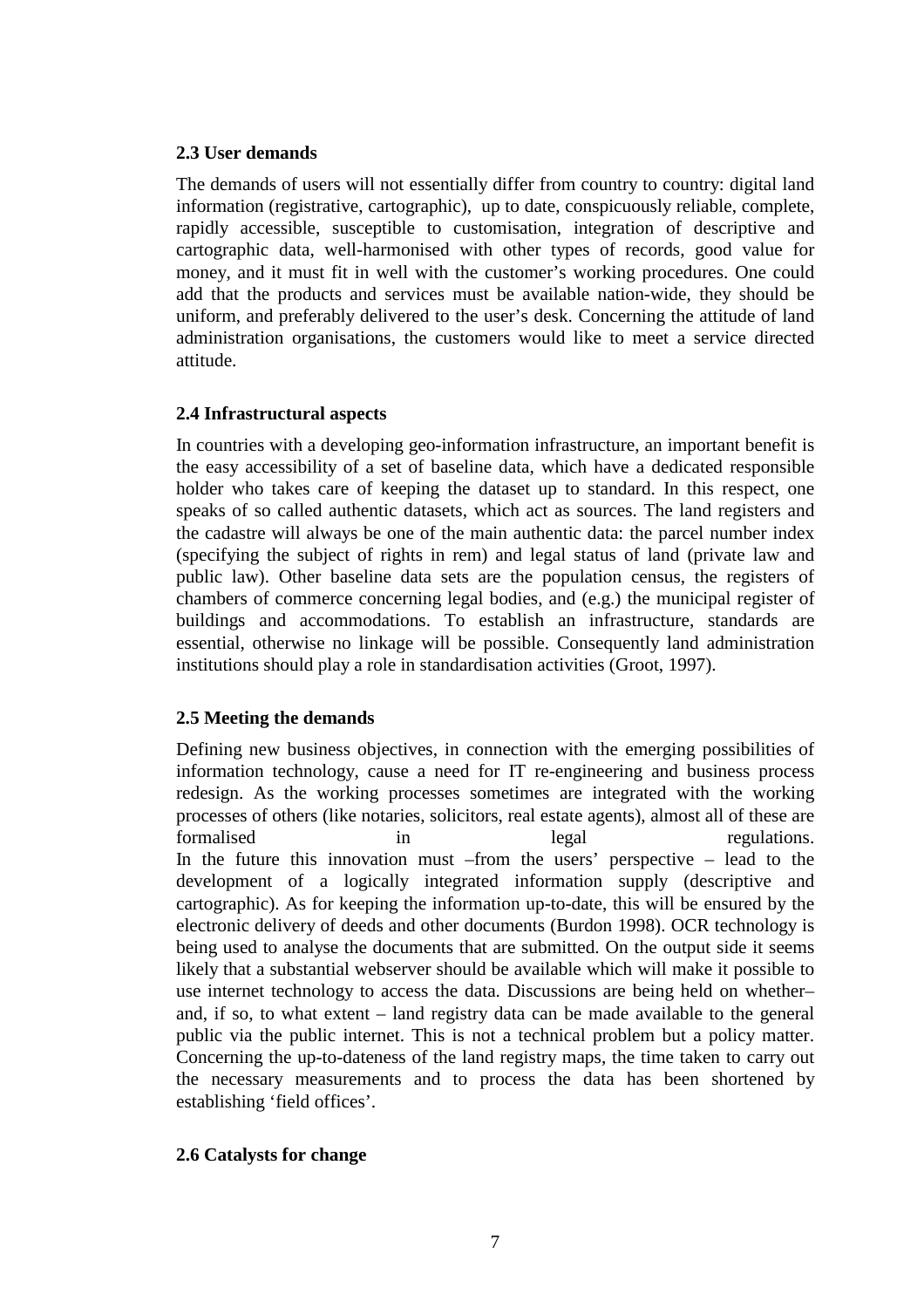The catalysts for change (in the post WW II period) may be distinguished in six categories.

- demography: the proportional increase of the ageing population, families with less children, children who leave home earlier, make the land and building market more active,

- economy: the concentration of employment in certain economic areas (mostly in the cities and the urban fringe) causes more moves from rural to urban areas than before; economic growth and the scarcity of real estate make the value rise, which makes the land and building market fast moving.

- legal framework private law: development of the system of rights in rem like apartment rights (in the Netherlands since 1951), condominium, strata title, time sharing, participation rights in co-operative ownership, clean soil declarations, preliminary agreements (in France, Belgium, Germany, in the Netherlands probably in 2001), buy-in-rent (rental agreement with ownership only of the inside of the house) make the land administration more complex.

- legal framework public law: increasing number of public encumbrances and restrictions, developments in the field of expropriation, land reform, and in the context of land administration (privacy laws, protection of databases, accessibility)

- institutional development: more attention to the management of the public sector focusing on privatisation, decentralisation, cost recovery, customer orientation, sideline products, and price policy.

- technology: technology push in dataacquisition (GPS) , electronic conveyancing (Van der Molen, 1999) processing (databases) , and distribution (datacommunication), as well as construction technology (sub soil construction), infrastructure (telecom networks) and agriculture (pushes land reform).

## **3. SUSTAINABLE DEVELOPMENT STRATEGY AND THE CONTRIBUTION OF LAND ADMINISTRATION**

#### **3.1 Sustainable Development Policy**

The effect of sustainable development policy depends strongly on the institutional context. There are at least five major elements:

- the effectiveness of the law making process
- the existence of mechanisms for mobilise public support
- the effectiveness of the management of the public sector
- the effectiveness of enforcement of the law
- the existence of appeal procedures

The governmental system in Western Europe are parliamentary democracies, with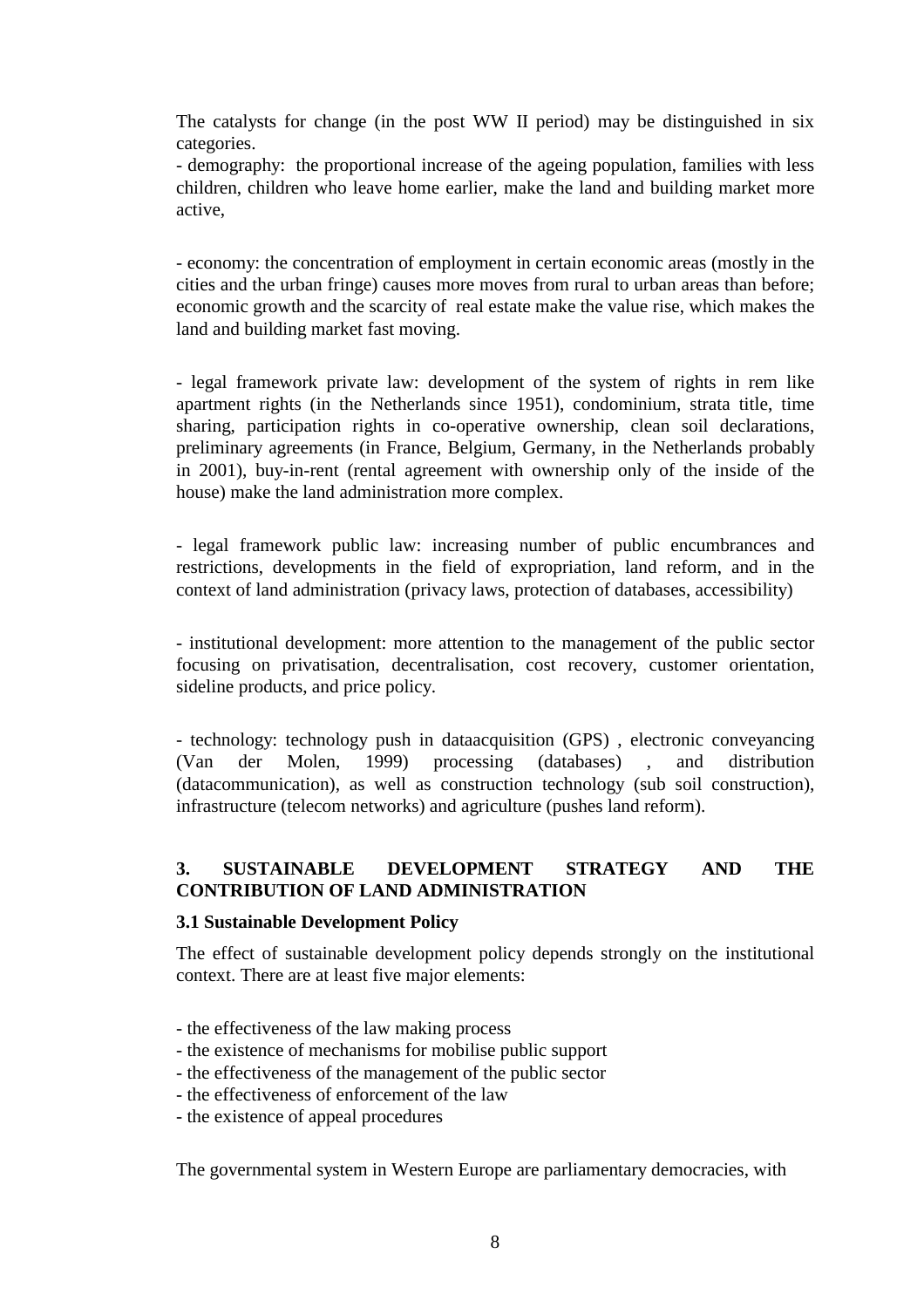societal consulting procedures in the preparatory stage of policy making. A system of civil-, criminal- and administrative jurisdiction provides procedures for enforcement of the law and for appeal.

### **3.2 Agricultural reform**

Agriculture land reforms in western Europe have mainly been directed towards the rationalisation of the agriculture through increased size of farms, better shape of fields and improved infrastructure in forms of roads, drainage, irrigation and village development in general. There have in principle been three major measures to implement these policies:

- Support of open market transactions of land, sometimes supported by legislation concerning acquisition control, aiming at favouring established successful land users on the land market. Also short-term leases have to large extent been used by farmers to access additional land.
- Public land acquisition in order to acquire land from willing sellers and sell the land to willing farmers in a manner that support the rationalisation, sometimes combined with legislation regarding expropriation, pre-emption and land valuation.
- Comprehensive systematic land consolidation projects including redistribution of the land in order to create better facilities for agriculture combined with infrastructural investments in new roads, better drainage and irrigation and village development in general.

Another field of governmental polices have been to strengthen the position of leaseholders of agriculture land towards the land lord, for instance regarding lease control and pre-emption rights for leaseholders in connection with land transfer.

The importance of the land administration for implementation of these land policies is mainly connected to the provision of the information of market activities and the possibilities through the registration process to control the market. Especially land consolidations are sometimes undertaken by organisations connected to the cadastral system. Control of real property formation, such as subdivisions or mutation is another important part of the governmental control of the market.

### **3.2.1 Agriculture reform in the Netherlands**

The aim of the Netherlands agricultural policy is the encouragement of a liveable countryside, with enough economic competitiveness, social cohesion, ecological sustainability, and cultural identity. The policy as such is highly embedded in the agricultural policy of the European Union: the so called Agenda 2000 policy, which aims in the first place for a further reduction of the guaranteed prices for dairy products, beef and grain in favour of direct financial income support to individual farmers and in the second place to stipulate conditions for farming related to the consumer concerns: environment, public health, and animal welfare.

At the same time one should recognise that agriculture -though of high importance for food supply and export- is getting less important in terms of labour employment, area of land use, and contribution to the GDP. Considering the period 1958 -1994 the figures for Europe (in 1958 12 member states, in 1994 15 member states) are for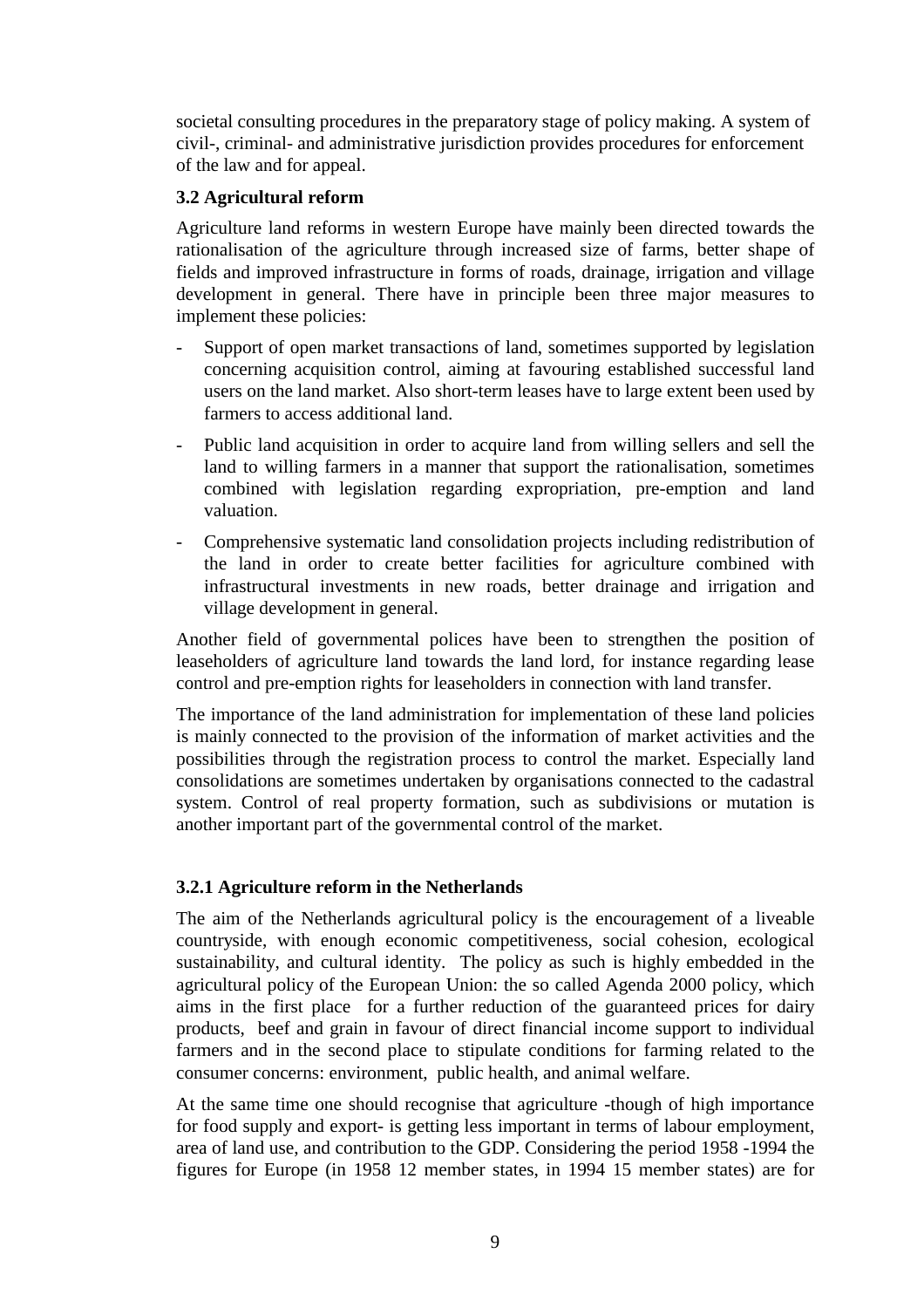agriculture from 19% to 6%. The agricultural land use area dropped from 2 billion hectare in 1991 to 1,9 billion hectare in 1997. The number of farms in the Netherlands went down from 125.000 in 1991 to 104.000 in 1997 with a growing number of farms with more than 30 hectare. Employment in the agricultural sector went down from 290.000 in 1991 to 286.000 in 1997, while the total employment in the same period rose from 6.592.000 to 7.037.000. In the rural land market the area of land is not the only determining factor. Land without milk yield quota has a much less market value than with a quota. The same counts for manure quota.

In this context the government policy aims for setting a framework in which farmers can earn their income in the market as much as possible and where the agricultural production should take place in a way which is ecologically sustainable. Therefore measures are taken in the field of

- financial support for farms meeting the demands of market orientation and sustainability

- financial support for the introduction of ecological cultivation and breeding - support small environment-friendly land consolidations with a profitable costbenefit ratio.

- agreements between government and farmers for ecological cultivation

### **3.3 Social policy and housing**

The importance of land administration for social development is mainly connected to the question of providing land for housing, recreation and other activities to the whole population in a country to affordable prices. The urbanisation process in connection with the land reforms, see above, has put heavy pressure on governments in Europe in this respect. The main contribution of the land administration in this process have been to provide a land registration system, which supplies appropriate information for governments to formulate land market policies and give efficient mechanisms to implement the polices. The land registration process, including the control of the real property formation has provided the governments with efficient tools to control the land markets and for enforcement of legal instruments, aiming at the provision of land for all groups of population.

Some examples of political measures undertaken in this respect are:

- Site leasehold on for instance municipally or state owned land in order to make the acquisition of land more affordable for low income groups
- Active land market policies, meaning that for instance the municipality establish itself as the main buyer of land for urban development. The idea is that the municipality should buy the land before expectation on increased land values occurs due to potential for urban development. After the land has been planned, in principle by the municipality, the municipality can transfer the land to developers with conditions that safeguard that he lower land price will be reflected in the final costs for the constructions on the land. This policy can be supported by legal tools, such as expropriation or pre-emption rights for urban development and special valuation rules in connection with expropriation
- Acquisition control, for instance that buyers of real properties including apartments for rental have a record of good and socially acceptable management of such properties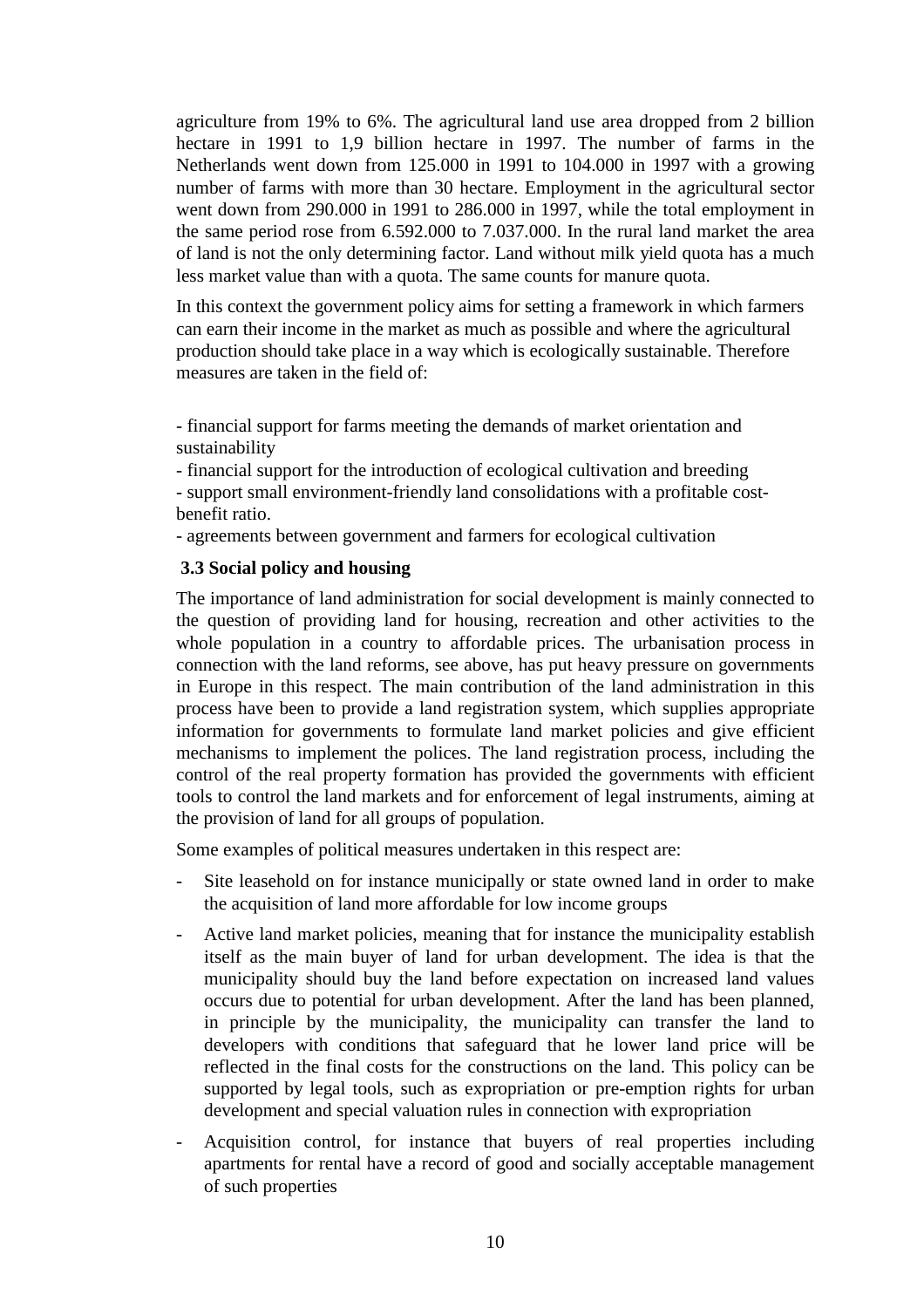Municipal planning monopoly, meaning that the municipality and not the land owner has the exclusive right to determine if and how land use can be changed, for instance from agriculture to urban development, through demands on physical planning to be determined by political bodies and in which the general public can be given a high degree of participation.

Linkage to the allocation of housing and apartments through public owned building societies, public allocation, rental control etc., so called social housing

### **3.3.1 Housing in the Netherlands**

The Netherlands government aims for good housing, safe public spaces, stable social environment, and affordable prices, in a context of as less as possible damaging the ecological aspects of space, bio diversity, and energy. A recent development is the awareness that especially in the big cities an integrated approach is necessary. This integrated approach is implemented by an integrated governmental investment budget for urban regeneration, while formerly various separate ministry departments had their own budgets, conditions and rules.

An other objective is the so-called affordable housing, both owner occupied property as rented houses. Access to affordable housing by the financially weak sections of the population is a major concern. Various subsidy measures try to address this problem. Rented houses for this category are often owned and managed by housing corporations. An interesting development is a subsidy measure to sell the property of housing corporations to the sitting renter in order to encourage self owned housing (in 1992 2500 houses, in 1997 16500).

Interest on mortgages is tax-deductible, which encourages the buying of property very much. High real estate prices and a low interest rate makes mortgaging very popular. New recorded mortgages on real estate came to 57 billion Dfl in 1993, in 1997 even up to 119 billion Dfl.

Government measures in the field of housing are a/o. :

- financial support to gain self owned property (income dependent)
- rent subsidy (income dependent)
- substantial financial support to municipalities for urban regeneration
- subsidy for sustainable construction

#### **3.4 Environmental protection**

Sustainable development of land resources and environmental control are mainly uphold through two types of policies concerning land use:

- General conditions on any land use to take measures to upheld sustainable development and environmental conditions, for instance regarding agriculture, forestry, urban development and other types of investments. These kinds of conditions are valid for all land users and they are obliged to uphold them without any specific compensation from the government. One example of this kind of concern is the demand on environmental impact analysis for any kind of activity that can influence the environment. Environmental impact analysis is obligatory within the European Union.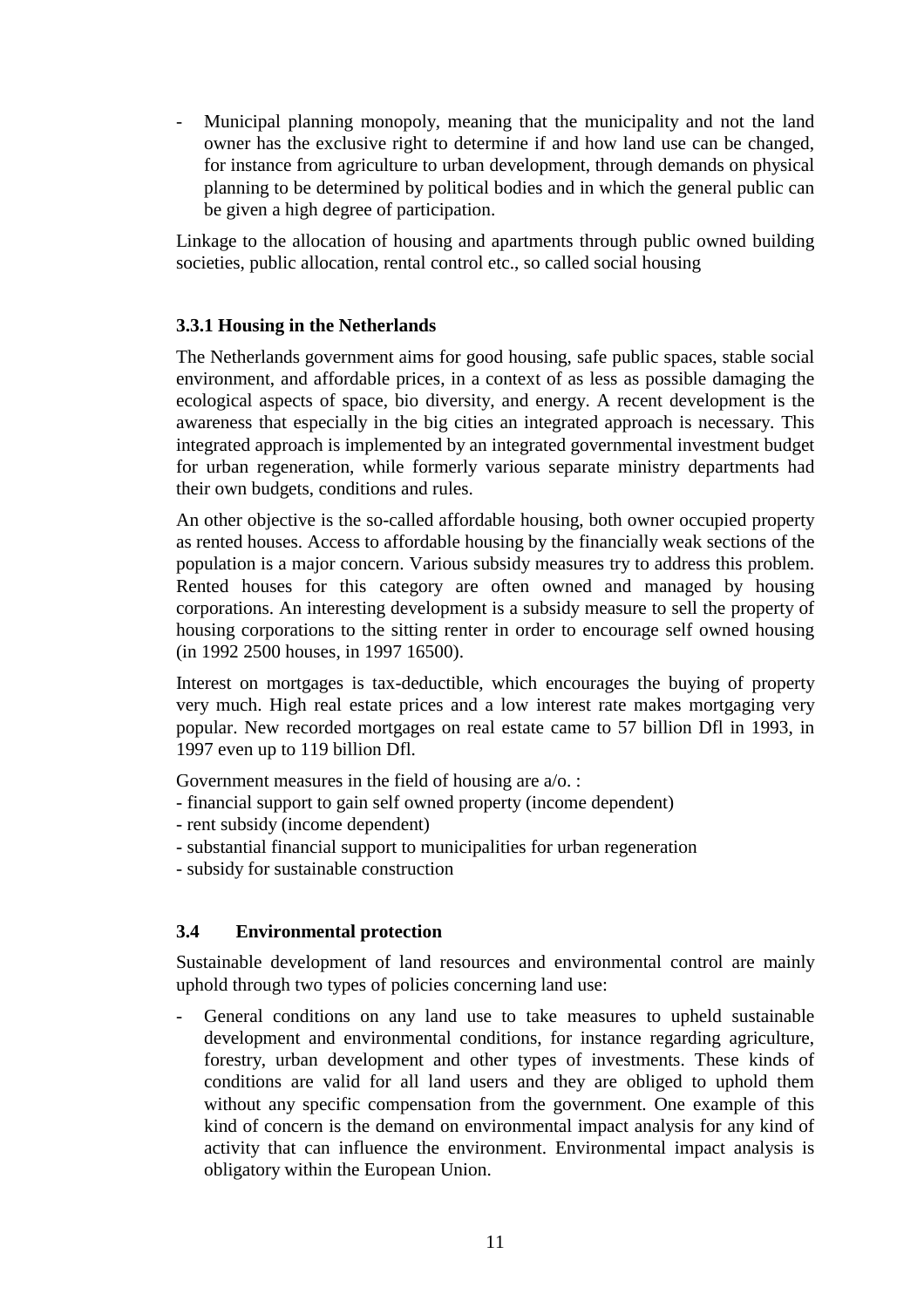Protection of areas of specific interest for natural, cultural or historic reason for instance natural areas for protection of specific environment or for recreation, cultural or historic monuments, valuable built environment etc. The landowner will usually be compensated for restrictions in land use of this kind. The compensation claims on the government can be decreased by special valuation legislation, active land market policies, land consolidation etc.

The contribution of land administration in this respect is similar as has been pointed out for housing and agriculture. Some cadastral organisation are actively involved in land consolidations and land valuation in connection with environment protection and in providing information for environment impact analysis.

### **3.4.1 Environmental protection in the Netherlands**

The aim of the Netherlands government on environmental policy is that sustainable development not only requires a clean environment, without pollution and nuisance, but also access to natural resources for everyone, now and in the future. Key elements are equal access to space, bio diversity, and energy. Nevertheless the economic grow and the rise of consumptive spending (1990: 258 billion Dfl, 1995: 322 billion Dfl), increase pressure on the environment. Production ( $1997: +4.0$ %), consumption of energy (1985: 2400 pJ, 1997 2700 pJ), and transport (1985: 148 billion km, 1997: 192 billion km) are steadily growing. CO2 emission rises (1997: +2%), NH3 emission doesn't drop, dehydration increases, however the policy of cleaning of polluted soils, the push back of noise hindrance, and waste management is quite successful.

A sample of effective subsidy measures:

- financial support for cleaning soils
- support for integrated approach to environmental quality for municipalities

### **3.4.2 Integrated Decision Making and some concluding remarks**

In the Netherlands understanding grows that integrated decision making is necessary to attain sustainable development. While formerly policy making took place quite differentiated (corresponding to the various departments and ministries), the development and implementation of plans is growing towards a more integrated approach. Nevertheless one may observe that there is an ongoing debate on the effect of these good intentions. The government is being criticised that in the final decisions the environmental interests taste defeat. Decisions on the construction of the high speed train, the railway from the seaports Rotterdam to Germany, the expansion of the Schiphol airport, the growing urbanisation, the submitted drillings for gas in the Waddenzee (main world nature conservation area), the pressure on new road construction to prevent traffic jams, are just as much points of heavily social debate and the society is divided against itself. In short: reality is stubborn.

#### **3.5 Good Governance and Land Administration**

The land administration system in Western Europe provides in general favourable conditions for the land market. Land transactions can take place with security from frauds, and with in general low transaction costs and with considerable speed. There are however differences between northern and southern Europe. The processes are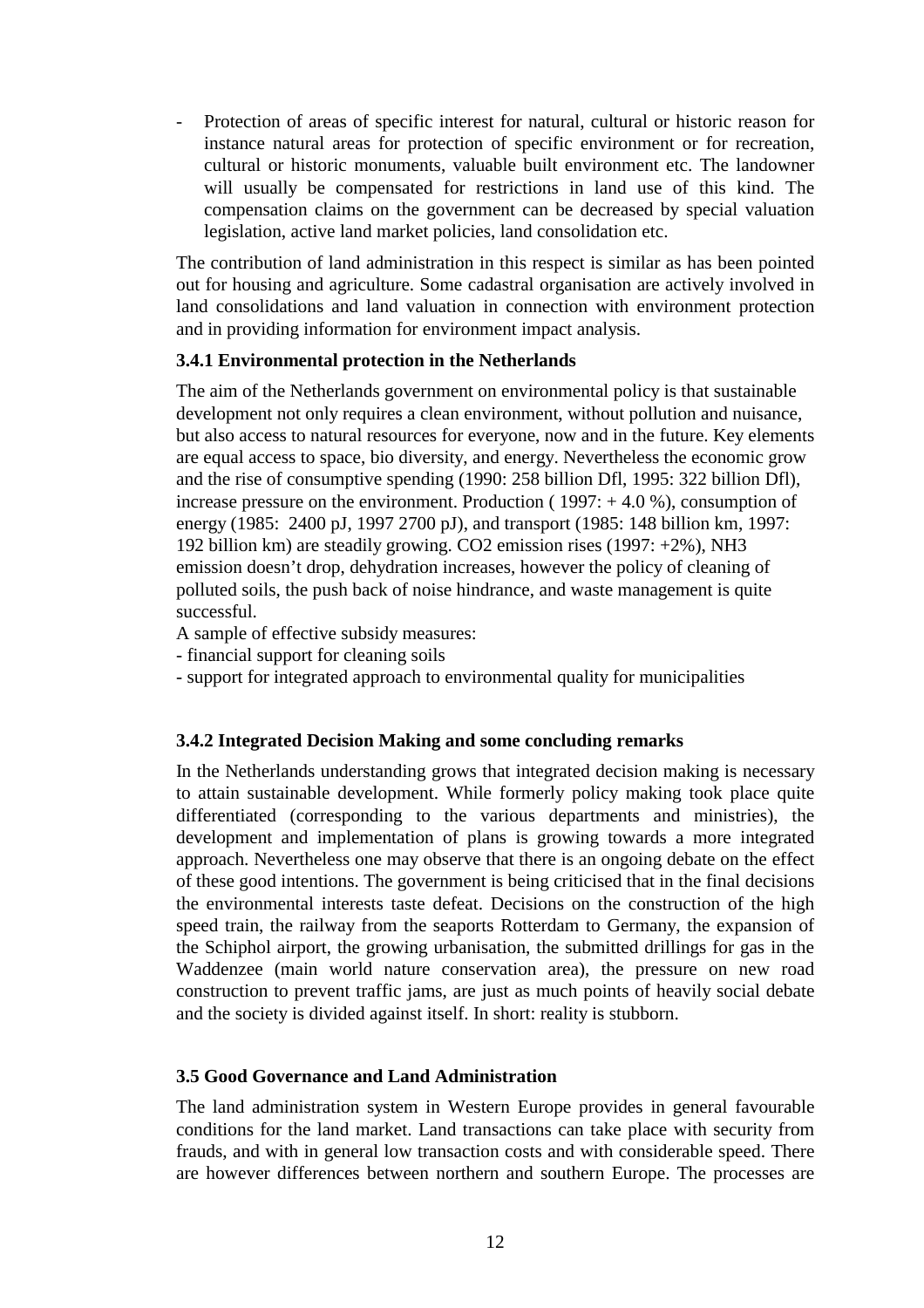generally more complicated, more time consuming and more costly in southern Europe than in northern Europe. In countries with obligatory demands on the involvement of notaries, the process will be more complicated and costly than in countries, where the notaries are not involved. The land registration information is in general available for the general public and especially computerised systems provide easy access.

The land market is a cornerstone for economic development. The real property provides collateral for most long-term credits for investments. Investments in building and construction can take place with less risk. Land can be made available for most investment purposes at the same time as the political decision-makers and the general public has a considerable control and possibilities for participation in the decision-making process. When land use plans have been prepared, the cadastral system offers possibilities for fast and speedy implementation of the plans, sometimes independent of the participation of individual landowners if the public or private interest is of high importance.

The real property represents a considerable income source for local or central governments through land or property taxation. Although the importance of land taxes compared with other types of taxes in general has decreased, they represent still an important income source for many governments. Since property taxes are usually based on values of the real property and the paying capacity of the land user not always are in line with property values, the tax cannot be increased without social problems. The tax rate in Europe usually is between 1-10% of the property value, estimated from market values or from more administrative land valuation methods.

### **3.5.1 Good governance and land administration in the Netherlands**

#### *Land markets*

The current procedures of conveyance in the Netherlands are as follows. The transfer of real rights on land (and buildings) is ruled by the Civil Code jurisdiction, which defines a closed system of rights in rem. So only the real rights as defined in the Civil Code may be exercised on immovable goods, as third parties may not be unpleasantly surprised by a kind of real right they don't know. The lawfully defined rights in rem are e.g. ownership, condominium, long lease, usufruct, right of possession, mortgage, attachment, encumbrance. The rights in rem may only be transferred by a deed, which compulsory will be drawn up by the notary public, who is a 'free professional' though appointed by the Queen. There are in de Civil Code four requirements to become a legal owner of land and buildings: an agreement of obligation, a notarial deed, power of disposal by the alienator, and the recording of the deed in the public registers. The parties involved (seller and the purchaser), through the notary public, are responsible for the contents of the deed. The land registrar only checks the statutory requirements (formal demands): if these are met, the land registrar will record the deed. However the interpretation of the contents of the deed, and the extraction of the essential data into the registers and maps (the 'cadastre'), is a responsibility of the State (in this case the Cadastre and Public Registers Agency). Conveyancing is under the rule of private law, and the updating of the registers and maps (the 'cadastre') is under the rule of public law. As a consequence, legal security is provided by the deeds in the public registers, the 'cadastre' only acts as a key to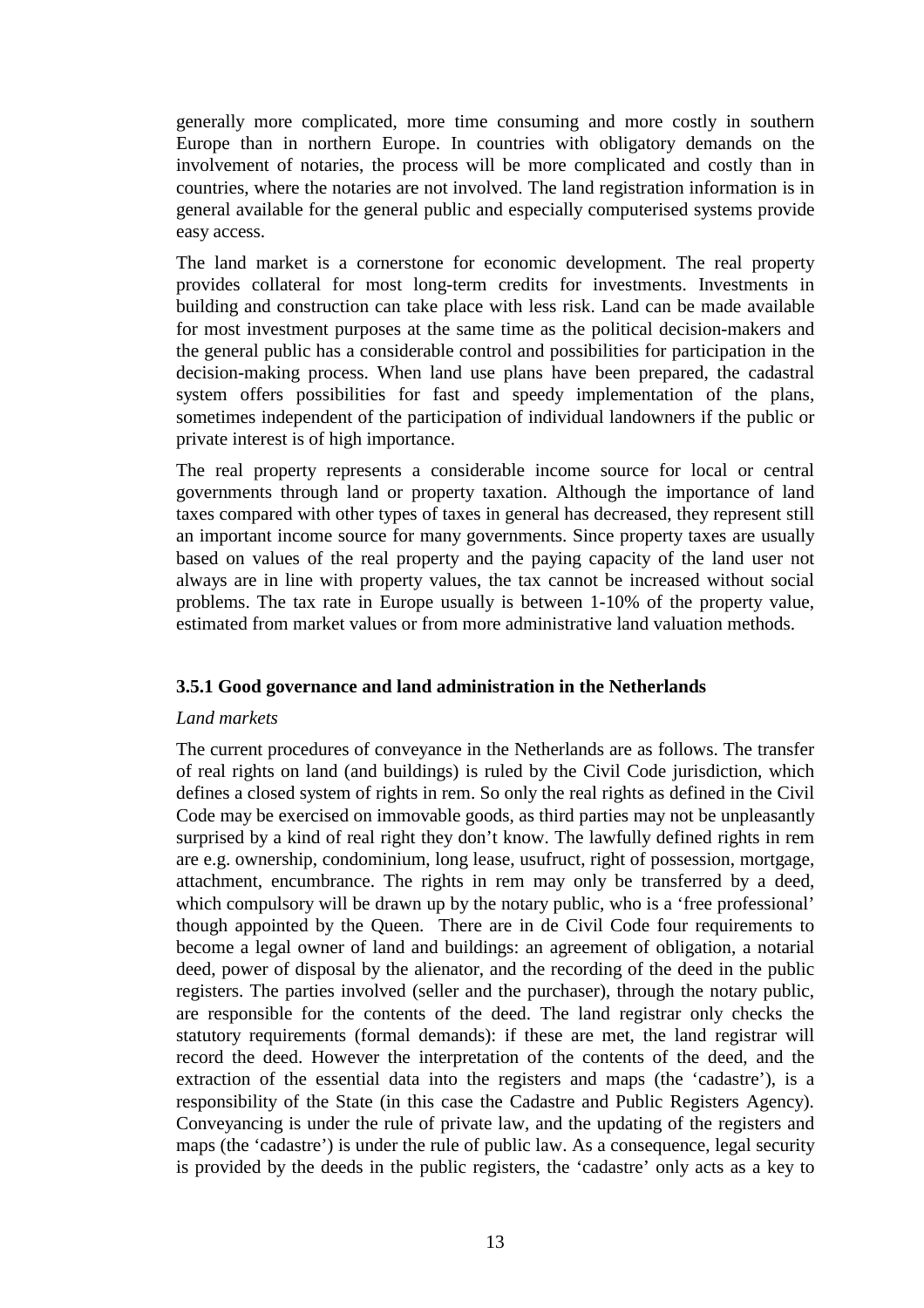these. However, because of the good quality of the deeds at one hand (the professionalism of the notary public), and the secure procedures and quality assurance on the other hand (the performance of the Agency), the registers and maps (the 'cadastre') act as a title-registration (not formally, but practically).

As a comparison, it can be mentioned that a real property transfer in Sweden only requires a written and signed agreement between the parties.

#### *Taxation*

Taxes related to land and buildings provide a substantial part of the government budget, especially at the local level. Of the government budget at state level about 200 billion Dfl. is generated by taxes; the contribution of income tax as far as related to property of land and buildings is 1,5 billion Dfl (1%) and of the transfer tax (6% of the value of conveyance) 2,8 billion Dfl (2%). When we look at the budget of the local government, we see that the municipalities have a budget of 8 billion Dfl, which is financed by the land and building tax for 4 billion Dfl (50%). The Waterboards (regional bodies for water management) have a budget of 3,5 billion Dfl, which is covered for 0,7 billion Dfl (28%) by the local Waterboard tax on land and buildings. The total yield in the Netherlands differs anyway not much from the average revenue in many other countries, which is between 1 and 3% of the GDP (Youngman et al, 1994).

The contribution of land administration to a sound land and building taxation is in the Netherlands undisputed. The legal status of land and buildings must be knowable. The delineation of taxable objects can not be done without information on the cadastral parcels, their surface area and their features. Reliable assessment of values cannot be done without the information on purchase prices as known from the deeds of transfer. All changes in the land registers and cadastre may cause changes in taxable objects, taxpayers, and assessed value. To secure the quality of the tax administration of the municipalities, once a month they get all necessary changeswithin their jurisdiction- from the Agency.

In Sweden the tax register is integrated in the land data bank system, giving easy access to all relevant data for different purposes.

#### *Land use planning*

In managing land resources and land use (urban and rural) it should be recognised that a certain legal provision is needed by governments to affect private property and private land use. As a base for such legal provisions one should be aware of three important stages: planning, development/implementation of the planned land use, and maintenance to keep the given land use in proper order. Especially in the stage of implementing a given land use at the local level the availability of land information from land administration is necessary in order to clarify to the individual land owner and land user which land use is attributed to their land, and to give the government an opportunity to make legal decisions on the application of regulations. In many zoning plans we see three possibilities to enforce: - building permits for building and alteration of real estate (often issued together with an approval of building regulations according to the building laws) - construction permits for other activities (often issued together with an approval of environmental regulations according to the environmental laws) - land use regulations (which could be of a different nature, such as imposing the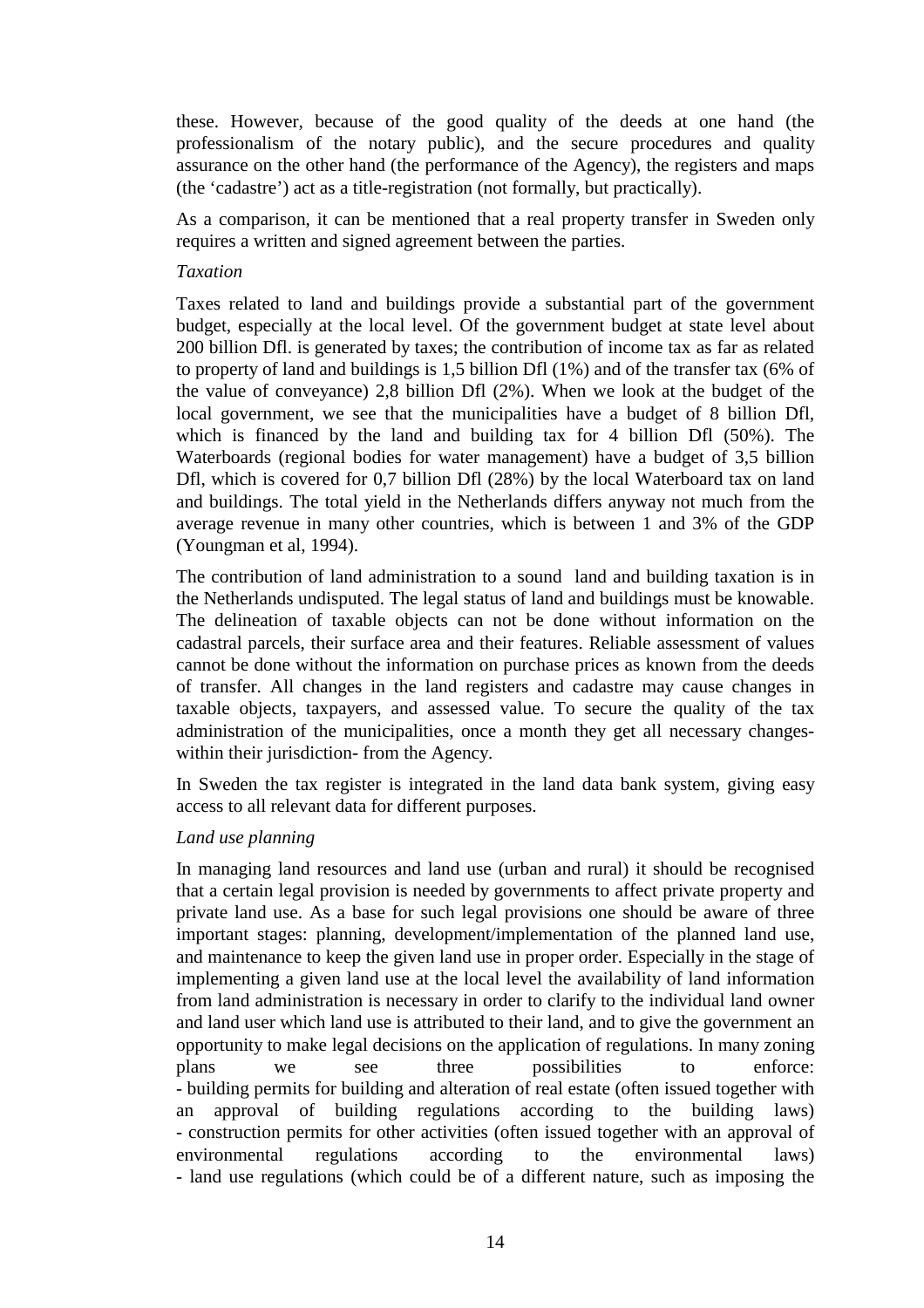planned land use, or only prohibiting undesired land use unless there is a permit). An appropriate local zoning plan should indicate very clear and at an individual level which are the requirements to be met in order to obtain permits. If governments want to realise a certain given land use, and owners or users are not willing to cooperate there is often only one way to proceed: expropriation. Also then a good land administration is indispensable because the impact of the expropriation at one hand and the involved individual land parcels should be very explicit.

#### *Land consolidation*

Land consolidation is a integrated approach to land reform. The legal instruments ('tools') comprise both sectored as integrated measures which have to serve the realisation of objectives concerning agriculture, nature, forestry, tourism, environment, and landscape. Land consolidation projects may vary from simple to complex projects, related to the aims and the area. Also the adjustment of an area to a new infrastructure may be an aim. Because the projects take too long time, and the support of the parliament for deep inroads on the landscape, the budget for land consolidation is going down (1997: 371 million Dfl, 2002: 229 million Dfl). Nevertheless the involvement of land administration is high, being involved in the inventory of the legal status of land and buildings, the re-allotment process, and the design of the new legal status.

### *Protection of the environment*

Concerning the protection of the soil, the relationship to individual cadastral parcels is strong. The Soil Protection Act orders that government decisions on the necessity of a soil-cleaning activity, are assigned in the land registers. If a soil is cleaned, this fact should also be assigned. If a draft Act on the Registration of Encumbrances and Restrictions according to Public Law will come into power, more environmental measures will be registered, like noise hindrance, nuisance, etc.

#### *Access to credit*

Mortgaging of real estate is essential for access to ownership of land and buildings. In 1997 an amount of 199 billion Dfl was recorded. The total value of real estate is about 1,199 billion Dfl..The demand for houses is high, which also positively effects the building construction activity (under construction in 1995: 26 billion Dfl, in 1997: 29 billion Dfl). The contribution of the construction industry to the GDP is 6%. It is known that in countries in transition this may come up to 40% (like former DDR)! Economic growth also is depending on the way of financing economic activities. The balance sheet of the industry in the Netherlands show an average of 29-43% long term liabilities. It may be expected that in the sector of small and middle scale businesses almost all long term liabilities will be mortgages. The banking sector has a lot of benefit of lending money for mortgages, providing a basic income out of interest payments. Important is of course that there exists a well functioning banking system, with transparent procedures. Without such a banking system, a well functioning land registry and cadastre will not be sufficient. Providing legal security to owners and mortgage companies is important. No bank will provide a mortgage without a proof of ownership. No bank will provide a mortgage if it will not be registered. Land administration consequently is an indispensable activity.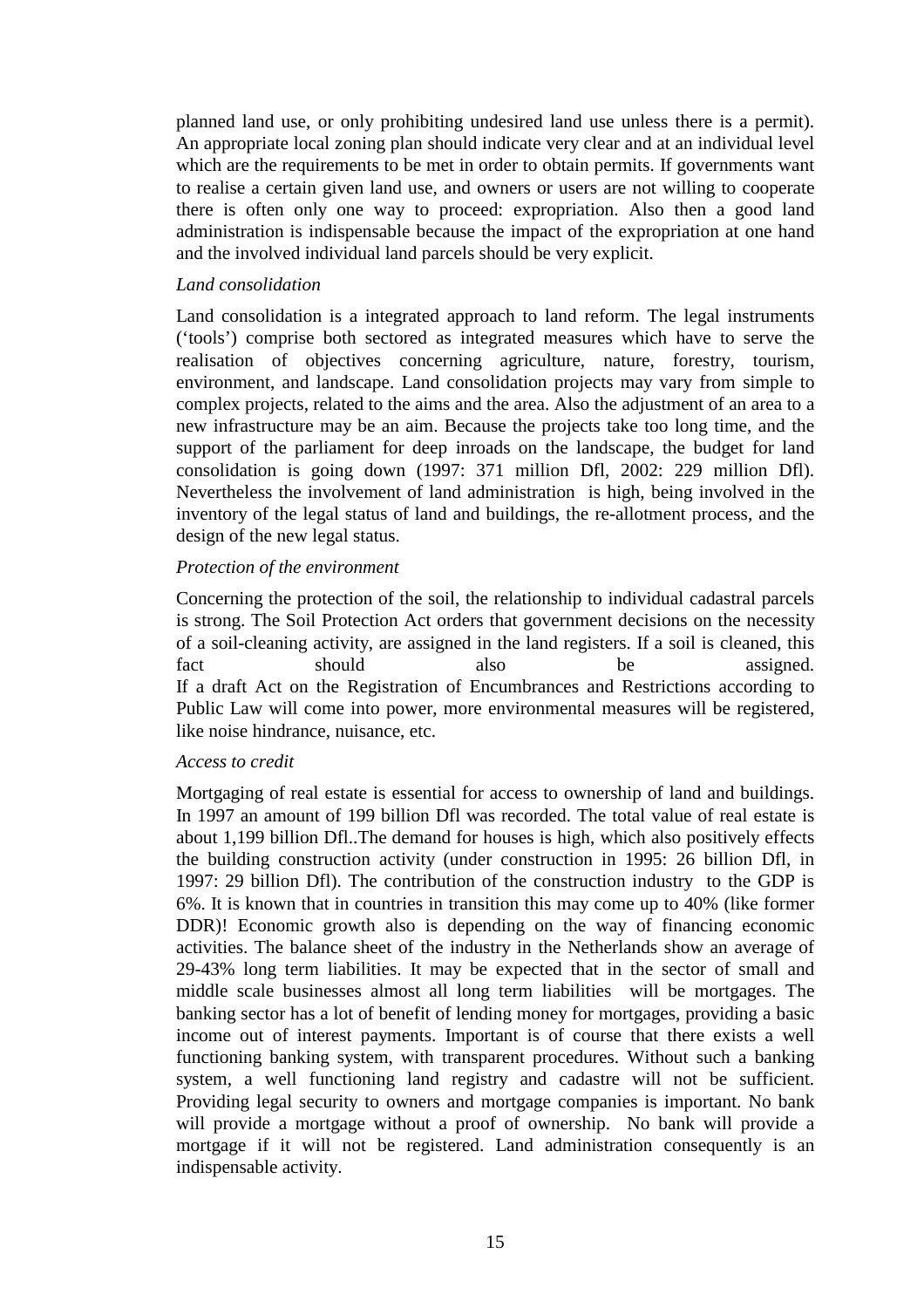### **3.6 Imperfections of the (western) European land administration systems**

Though in (western) European societies the activity of land administration is generally acknowledged, imperfections may be recognised in the following fields of attention.

The first category of imperfections is incompleteness and is related to the national legislation on real rights and personal rights to a real thing, which is decisive to the contents of land registers and cadastre, as the nature of rights in rem is to have legal power against third parties, which makes them differ from personal rights, which only are binding to the parties involved. Therefore only real rights are published in public registers of deeds or title, and are the rightful claimants as well as real objects to a certain extent specified. As a consequence the information in the land registers and the cadastre will not a priori provide a complete legal status. E.g. the Netherlands definition of 'short lease' as a personal right prevents public registration, though the short lease lasts six years and will be compulsory renewed if the lessee asks for it.

Another cause of incompleteness is the legal definition of which legal transactions are to be recorded. There are several ways to acquire real rights on land: delivery, prescription (adverse possession), inheritance, division of the joint property, land reallotment and land expropriation, judgement, transfer of shares of a legal body etc. , and it is important to realise which of these legal acquisitions are to be submitted for recording. Delivery as a result of a conveyance and the establishment of a mortgage are cases of which normally the registration is covered by the law. Inheritance, division of common property, judgements etc. however may suffer the lack of registration in some countries, while in others the registration of all types of transfers take place.

A third cause of incompleteness is of the lack of knowledge of encumbrances and restriction according to public law. By governmental measures the right to dispose by the rightful claimant may be limited to a certain, sometimes substantial extent. These restrictions may occur in a range from very light (like a duty to accept a lamppost or a small financial burden) to very heavy (like an imposed land use, and most extremely: expropriation). As many of these public restrictions have legal power against third parties (e.g. buyers) knowledge is of importance. Land administration systems therefore should not provide land information of the legal status according to private law only, but also according to public law. In all (western) European countries, some of these public restrictions are registered (Koert, 1988). In England the 'charges register' is a part of the land registration system, providing information on some national and local charges, in France the Certificat d' Urbanisme provides information on the public legal status, in Belgium there is something similar, in Germany public encumbrances are to a certain extent flagged in the Grundbuch or the Liegenschaftskataster. In Sweden most regulations of importance for a third part is publicised in the land registry.

A fourth cause of incompleteness, is the moment of registration itself. If rights in rem are transferred by the signature of a deed only, and registration takes place weeks or months afterwards (to obtain power against third parties, or for fiscal obligations) a vacuum exists in the knowledge. This kind of imperfection occurs mostly in countries with a fiscal purpose land registry and cadastre.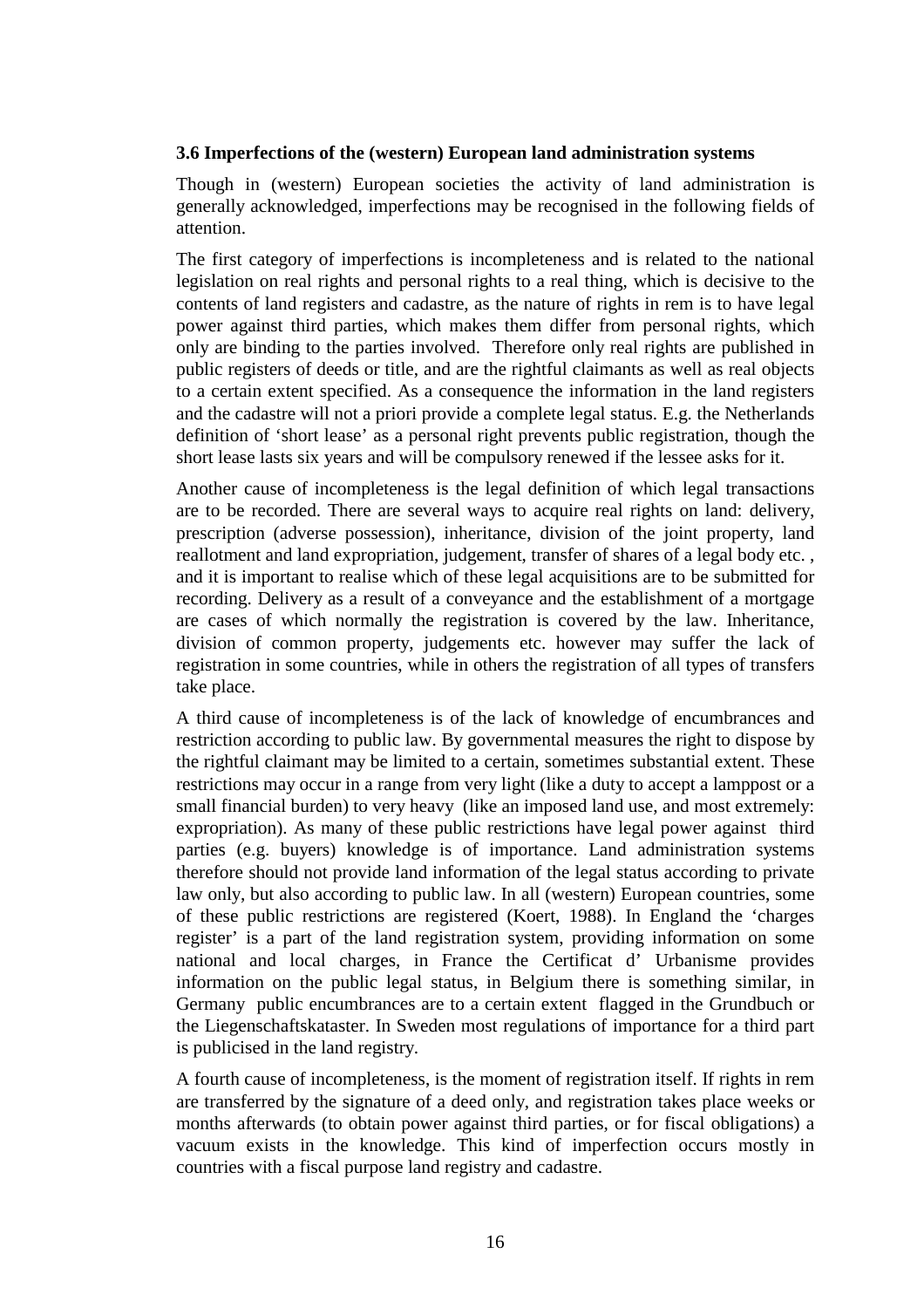A fifth cause of incompleteness is that the land administration system are not country covering. E.g. in England the title registration is implemented step by step: when land is transferred, a title will be issued. In Scotland the existing deed registration (the 'register of sasines') is replaced by a title registration step by step. In e.g. Greece, Switzerland and Portugal the cadastral map isn't covering the country yet.

The imperfections of the second category are related to the purpose of land administration. In many (western) European countries (e.g. Belgium, France, Italy, Spain) the purpose is mainly of a fiscal nature. This single purpose approach hampers the evolution towards a multi-purpose cadastre, as incentives from the user demands are quite unilateral.

The imperfections of the third category are related to the financial regime of land administration. As recording of legal documents and the issuing of titles to land are almost everywhere compulsory, and the services of the government with this respect are to be paid, the land registry institutions will have a quite sound financial position. The cadastral institutions however, which face huge investments in mapping, digitising and cadastral reform, will suffer from lack of funds. If a government fails to consider land registry and cadastre as financially interrelated, the 'big spender' (cadastre) will always be a long way behind the 'money-maker' (the land registry). A related problem is the co-ordination of large-scale cadastral maps and large-scale topographic maps. The development of interrelated cadastral and topographic datasets (seamless and scale-less databases) will come into being with difficulty. These imperfections will work out badly for the up to dateness and coordination of registers and maps, as well for the role of the cadastre in a national geo-information infrastructure.

Imperfections of the fourth category concern the accessibility of land information. If the land registers and the cadastre are not digitally available, it will be impossible to have access by datacommunication networks. Easy access by a network is one of the main user demands. Only a few (western) European countries have completed the digitising of their land registers and cadastre. However, progress is being made, and within a few years all data is digitally available.

Imperfections of the fifth category are related to the procedures of conveyancing, especially when subdivisions of parcels are necessary. If a land survey is required in advance of the conveyance, it may take some days or even weeks, before a deed of transfer may be submitted to the land administration. The advantage of such a procedure is that the object to be transferred is quite clear for the parties involved (seller and buyer), the disadvantage is that it takes time. E.g. in the Netherlands and Norway the land survey is carried out afterwards, because the verbal description of the object in the notarial deed defines the conveyance and not the geometric description of the subdivided cadastral parcel. The advantage of such a procedure is the speed of the conveyance; the disadvantage is that afterwards disputes may arise on the exact course of a new boundary and that the subdivision in itself cannot play a role in order to promote suitable land use control.

# **4. LAND TENURE AND LAND ADMINISTRATION IN THE 21ST CENTURY**

The tendency in general regarding land market policies during the end of the  $20<sup>th</sup>$ century is to abolish different regulations aiming at control of the land market from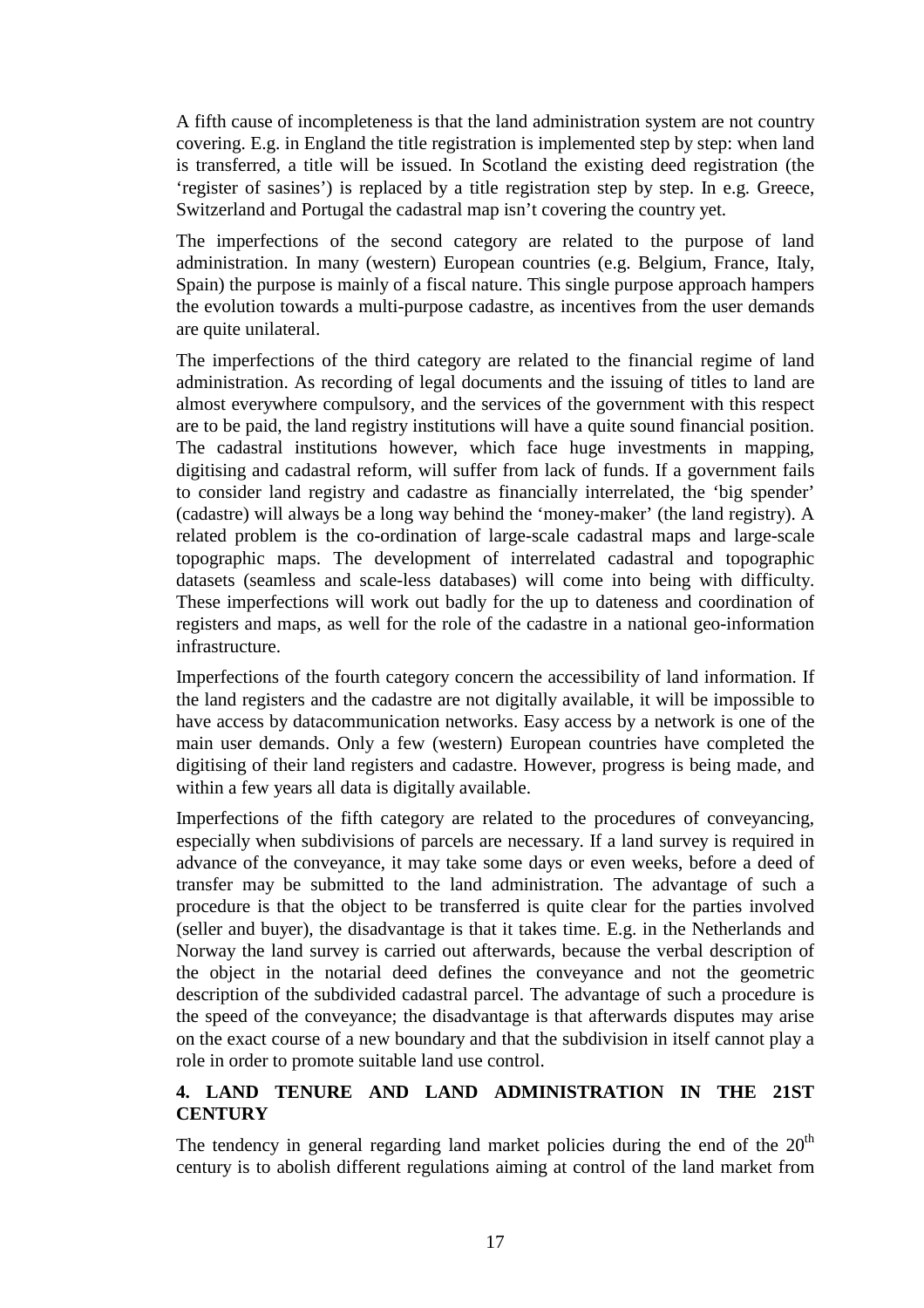social point of view. In this sense the development is very similar to the end of the  $19<sup>th</sup>$  century when the same tendency was very obvious. This liberal period was then followed by a period of more and more regulations up to about 1970. The development during the 21st century will probably very much depend on the development of the society in general and the conflicts that can occur regarding land use. Another important factor will be the possibilities for the market to provide access to land and housing at affordable costs for an increasing urban population. The urbanisation shows tendencies to continue with concentration to larger and larger conglomerates and the immigration to Europe from other parts of the world seems also to continue for foreseeable future.

The land use will become more and more complicated with more different and usually contradictory interests to accommodate in planning processes, driven in principle by the interest for sustainable land use at the same time as the competition for well-located land will increase. This will probably make land use planning more complicated, more time-consuming and also decrease the possibilities for exploitation of land in favour of a more conservative view on change of land use. Preservation and modernisation of already established built-up structures would become more and more important.

There will probably also be demands on more varied tenure forms to meet the future development, for instance more ownership not only on land but on horizontal division of the space in the air above the land and in the ground below the surface of the land for many varied purposes. Also new forms of jointly owned facilities to provide different kind of common services to the individual properties will probably develop, as the municipality or existing forms of companies and associations are not able to provide required services to appropriate costs and participation of the users.

#### **4.1 Land Tenure: more government interference in private land ownership**

In the former Civil Code of the Netherlands (1838) the real right of 'ownership; was defined as 'an absolute right to dispose…'. It is meaningful that in the new Civil Code (1992) 'ownership' defines as 'the most complete right one can have…'. In the 19th century it was almost impossible for governments to interfere in the owner's right to dispose, nowadays it is common and growing. Of course ideology may determine to which extent (political opinion on the role of the State and the power of public administration), but even in the Netherlands policy to decrease the governmental influence and to allow market forces become more effective, the number of governmental options to interfere in one's right to dispose is steadily increasing. Counting only the public encumbrances and restrictions who have power against third parties ('droit de suite'), one comes up to 60 measures (RAVI 1991) . To name a few: expropriation, rights of preference, housing regulations, historical monuments, nature conservation orders, noise nuisance orders, air pollution orders, soil pollution orders, land use planning regulations, liabilities on maintenance of roads, ditches, canals, dikes etc, orders on unoccupied houses, prohibitions to felling trees, etc. These public encumbrances are to be seen apart from all kinds of personal rights like chain-conditions in deeds, conditions of long lease agreements and general conditions in contracts of sale. As the appeal to nations to perform good governance will lead to the execution of government power to interfere in private law rights to dispose, a forecast is that land administration systems are definitely to cope with this developments.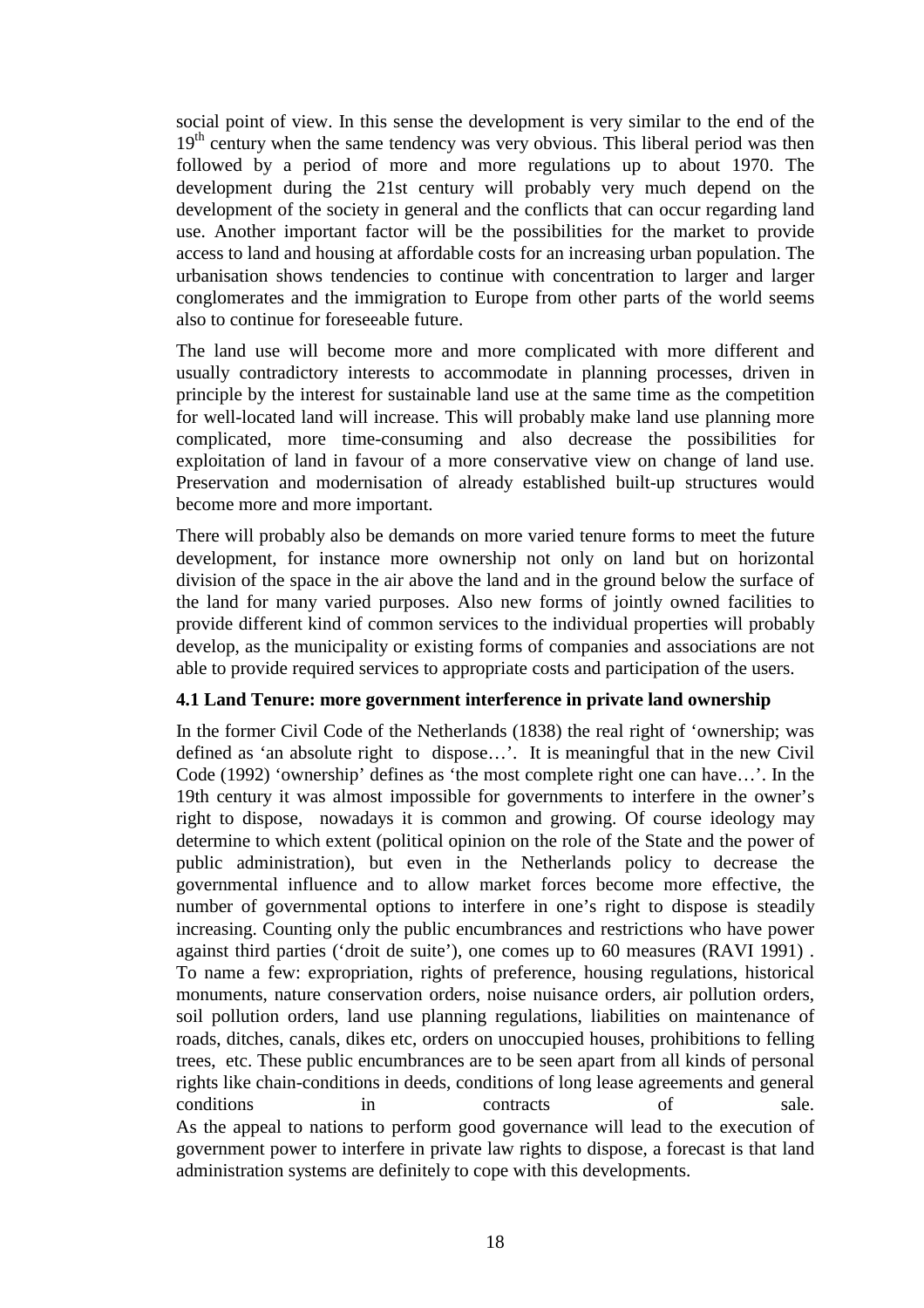### **4.2 Land administration institutions: Public Private Partnership and privatisation**

In the literature one may find that at least three topics determine the way of public administration, namely the opinion on how to govern a society, secondly the way of management and organization of the administration, and thirdly the civil service culture.

The first topic is very much external oriented, since it aims for the making and creation of society, or to say it more sophisticated, it aims for guidance, control and evaluation of society. Administrative reform is very much based on the opinion that the administration is too ineffective, money wasting, not able to govern. So the governmental reform aims for restoring the primate of politics, reducing the tasks of the ministries to their core business, improving the output of the public institutions by steering them at distance. Improvements were searched for in decentralisation, deconcentration, delocation and deregulation.

The second topic addresses the problem how an administration can perform best. In an attempt to improve the capability of the public sector, it was decided to reform the ministries, make them smaller, and to concentrate their tasks on the real political core business. The measures, which were taken, were privatisation and more involvement of the private sector. E.g. in many (western) European countries the land administration institutions were privatised, or at least given more independence (UK, Netherlands, Germany, Sweden).

The third topic is the organisational culture of the civil service. It is recognised that the civil service has customers indeed, and that the demands of the customers should be met. Institutional conditions are established to be capable in doing so. As a consequence, a forecast is that the gaining of more independence by land administration institutions, and a changing culture and attitude towards markets and customers will take place, and that the private sector increasingly will be involved.

### **4.3 Land administration technology: GIS- and database technology, datacommunication**

The performance of land administration institutions in (western) European countries trusts very much on the application of appropriate information technology. The fastness of editing and updating procedures for (e.g. geometric) databases is improved by modern object handling. Integrated query of registers and maps in a 'geoshop' concept requires advanced GIS-technology. Fast access to data relies on database technology e.g. methods of spatial indexing. Adequate distribution of land information is not possible without datacommunication. Fast procedures for field survey are only possible by using pencomputers and datacommunication between the field party and the geometric data bases.

Especially in a fast moving property market, customers ask for speedy steps in the land administration procedure -data acquisition, processing and analyses, presentation and distribution- which definitely requires investments in ICT. Because this will affect the analogue working procedures, less staff expenses will also improve return on investments.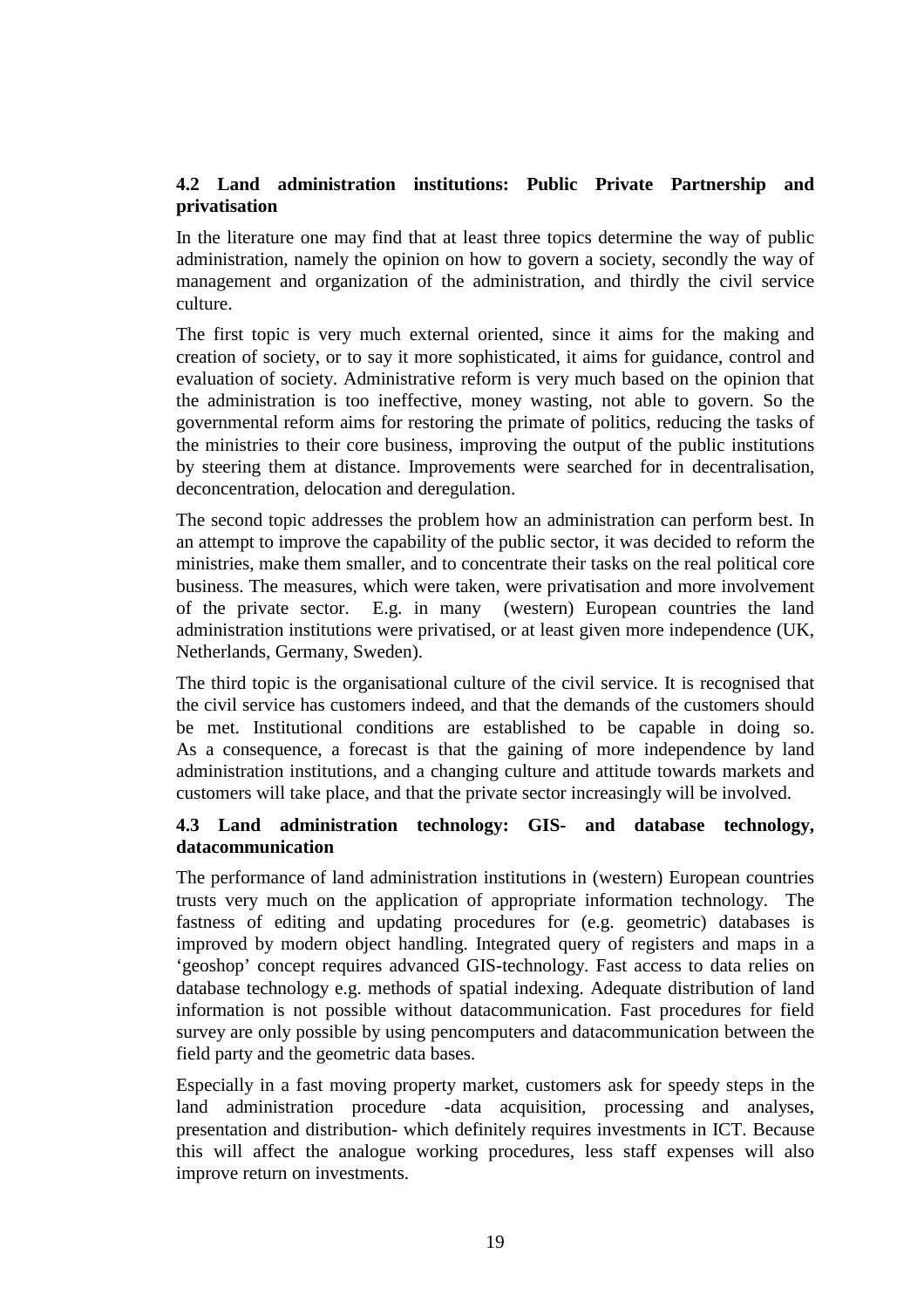A forecast is that investments in ICT will rise.

#### **4.4 GI-infrastructure: accessibility and integration**

The fast development of IT will continue and make more information accessible for use in a variety of applications at lower and lower costs. The importance of data maintenance, standardisation and harmonisation and of copyright questions will increase at the same speed. On question, which will become more and more complex is the question of private integrity in the growing information society.

The processes for data collection will become speedier and more efficient, more reliable and less complicated. Legislation need to be streamlined between different sectors of society in order to open for more streamlined solutions. The importance of the state as guarantee for the basic data provision, co-ordination between different sectors and the protection of the private integrity will increase. This will on the other side open for different private actors to participate in data collection and in the use of the data for many applications. Established organisations will to large extent be reformed or be merged with other organisation as the technical development makes more and more of them unnecessary. The state provision of information and control of information will be financed on developed cost-recovery methods, which will provide total cost recovery for the state without over-compensation. On the other hand information on real property will become a more and more important income source for governments through various forms of taxation. The state will also use the improved information to more involvement and control of the land market in order to secure sustainable development and social objectives.

### **4.5 Financing: cost recovery and long term financial planning according to cost/benefit system**

In many (western) European countries there is a trend to discuss the funding of land administration. This trend arises from a more general debate on the role of the State in the government of a nation. Should the State care for everything, or -to a certain extent- only for the basic needs. Should the State pay for land administration or should it be paid -somehow- by the customers. 'Customer-paid services', 'agencies', 'privatisation' are the key words in this debate. There seems to be two important topics which should be taken into consideration when deciding on the financial structure of land administration.

The first is that in almost all countries where the land registry and the cadastre are part of different organisational structures, difficulties arise in financing the cadastre. The reason is simple: the land registry is a money maker, the cadastre is a big spender. It will be highly advisable to make an attempt to link the land registry budget and the cadastre budget within the State's financial system or even join these in one organisation e.g. (Netherlands, Hungary).

The second topic is that cost recovery can hardly become a manageable controlparameter in a traditional government budgeting system (the traditional civil service accountability system), in which budgets are set by the parliament year after year. Fees based on covering yearly expenditure will by definition be of a discontinuous nature, while customers will definitely be in favour of some continuity in the level of the fees. The latter is possible only in a cost-benefit approach, with a financial management comprising profit and loss account and a balance sheet, providing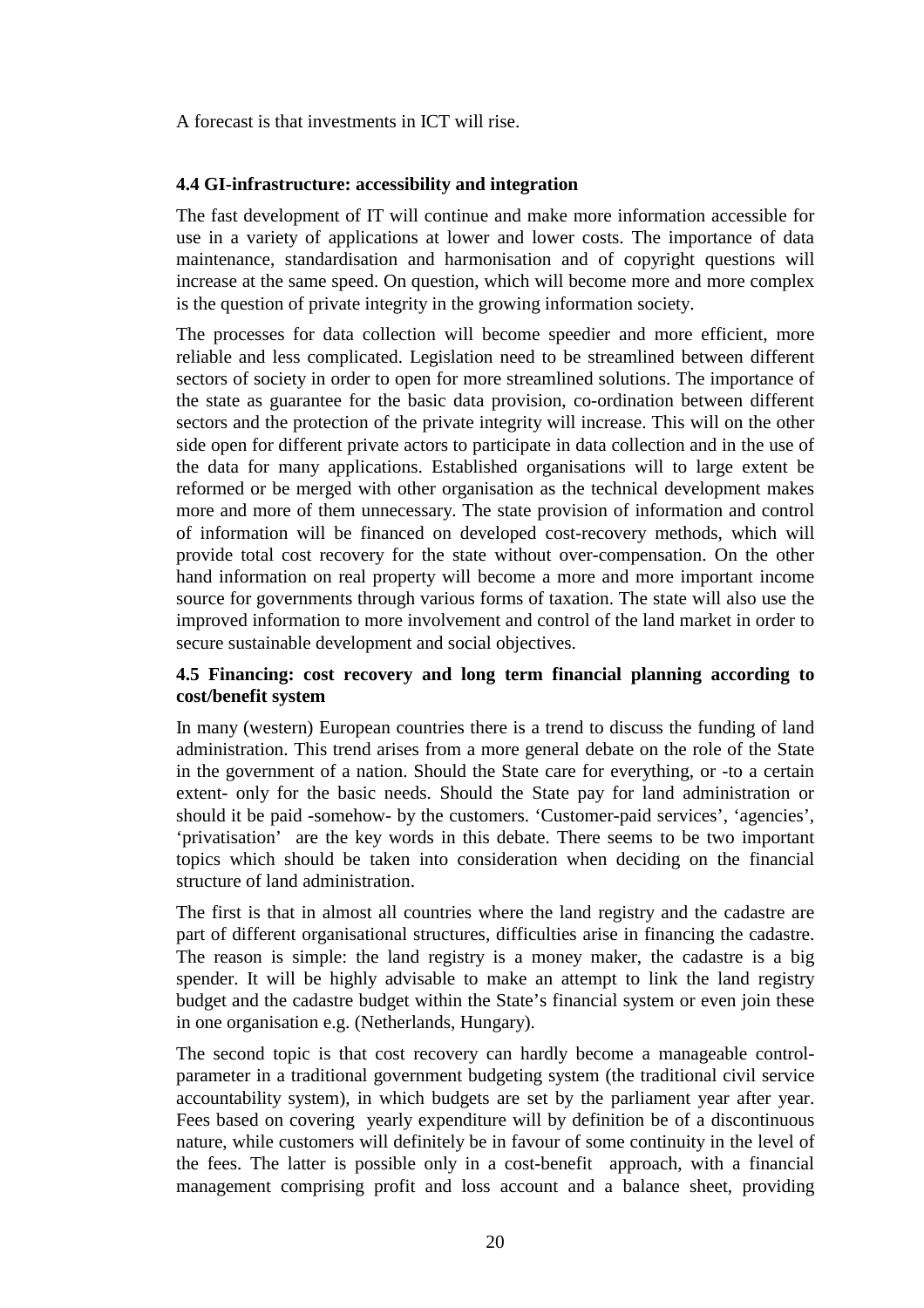methods for long term planning and long term planning of the level of fees. Thus aiming for cost recovery simultaneously means aiming for a organisational status as an agency, on an arms length of the responsible ministry.

The forecast is a growing demand for cost recovery, which will lead, to a more business like financial management.

### **4.6 Harmonisation of land administration systems within the Member States of the European Union**

The Land Administration Systems Inventory (MOLA 1998) shows that land administration systems in Europe are different form country to country. One may observe that from a historical point of view some families of systems exist, like the Napoleonic -, the Maria Teresia-, the Nordic- and the UK systems, but within these families the countries show their own developments. The countries in Central and Eastern Europe develop their own land administration systems, partly based on own historic values and experiences, partly based on the lessons learnt in the western European countries.

The citizens in the European Union face different kind of land markets in the member-states, though European measures more and more encourage the free movement of people, goods and capital. One may reasonably wonder whether this will effect the regulations ruling the real estate markets of the EU member states. After all, persons and companies moving from one member state to another will certainly face different concepts of property and use, mechanisms for transferring property and use rights, land registry and cadastre, mortgaging regulations, service industry, and legal security.

One hindrance to harmonising the real estate markets (more precisely: the land administration component) is presented by the European Treaty which states in article 222 that the Treaty will not affect the issue of property in the various member states: such matters fall under national jurisdiction and the systems pertaining to property rights diverge too much. Nevertheless, the EU nibbles more and more at this principle: see the EU directive on time sharing property (directive number 94/47/EU) and the judgement of the European Court on intellectual property (13th July 1995 European Jurisprudence C-350/92). The aim here is, however, the protection of the consumer. But isn't consumer protection applying to the land markets as well?

A forecast is that minimal requirements will be formulated as a first step towards harmonisation of the (western) European land administration systems

### **5. CONCLUSIONS**

### **5.1 Are the existing land administration systems a burden or a benefit for sustainable development ?**

The cadastral and land registration systems in Western Europe have played a very important role for the economic and social development. Studies in development history shows in fact that the establishment of these institutions was one major factor for the fast economic and social development to occur and be successful. The systems were possible to establish at affordable costs and with enough accuracy and coverage thanks to the combination of different interest and purposes, namely the real property rights and credit interests with the public interest for taxation and control of the land use development. The development in Europe in this sense is an example of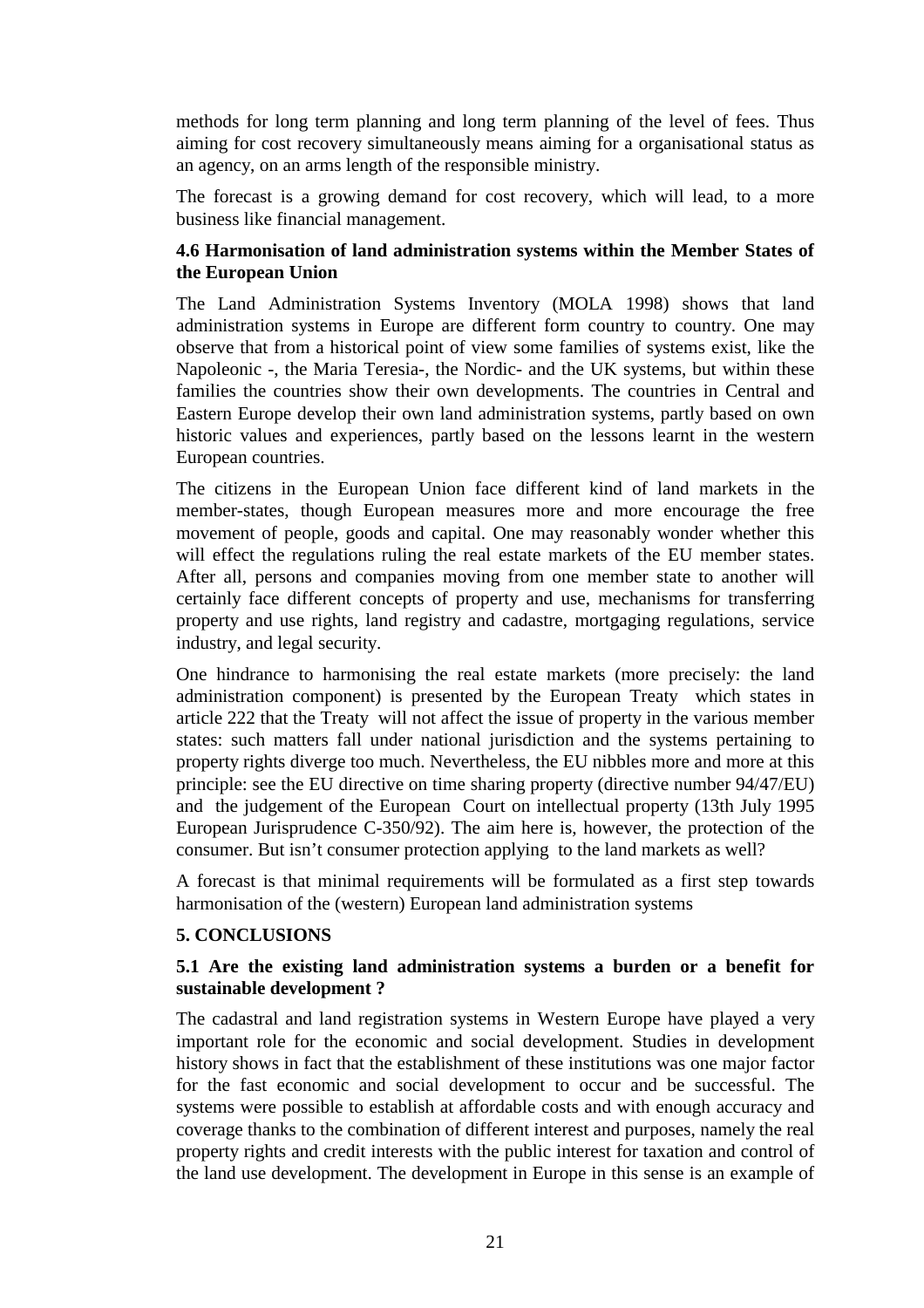a successful institution and can be used an example for development of similar institutions elsewhere in the world to promote both social and economic development and sustainable development of the land resources on the globe.

The above was a general statement summarising the development of land administration in Western Europe. However, looking more in detail, the development have been different in different parts of Europe and there are many differences in detail between different solutions chosen by different countries in Europe. The same will apply for the rest of the world, which implies that the solutions will be different in different parts of the world. Some solutions will be more efficient to achieve chosen objectives than others. The competition between different solutions will continue to develop more and more efficient solutions and examples for other countries should be chosen from most successful solutions at different points in time. Studies of the history of economic development shows that it is possible and desirable to try to develop institutions in a country to be more efficient and that the global competition sooner or later will force countries to adopt to more efficient institutions to avoid to be left behind in the development. Institutional change is one of the most powerful measures to promote sustainable economic and social development.

### **5.2 Necessary improvements of the land administration systems in (western) Europe.**

Improvements are necessary in the field of legislation (completeness), purpose, financial regime, accessibility, and the speed of procedures.

### **5.3 Land information as the core of a Geo Information Infrastructure (GII).**

Cadastral information is in almost all countries the core dataset for a geo information infrastructure (Masser, 1998). Land Administration Institutions should take a leading role.

| <b>Country</b> | <b>Registration</b><br>fee | <b>Transfer</b><br>tax | <b>Taxation</b><br>of<br>development<br>value | <b>Taxation</b><br>on<br>capital<br>gain | Real<br>property<br>tax |
|----------------|----------------------------|------------------------|-----------------------------------------------|------------------------------------------|-------------------------|
| Austria        | 1%                         | 3,5%                   | 1%                                            | Yes                                      | 1%                      |
| <b>Denmark</b> | <b>DKK 700</b>             | 1,2%                   | N <sub>o</sub>                                | Yes                                      | $0.6 - 2.4\%$           |
| England        | Yes                        | $1 - 2\%$              | N <sub>o</sub>                                | Yes                                      | N <sub>0</sub>          |
| Finland        | <b>FIM 310</b>             | 4%                     | No                                            | Yes                                      | $0,2-0,8%$              |
| France         | 1%                         | $9 - 15%$              | No                                            | Yes                                      | $5 - 10\%$              |
| Germany        | Yes                        | 3,5%                   | N <sub>o</sub>                                | Yes                                      | $0,5-1,4%$              |
| Greece         | Yes                        | $9-11%$                | Yes                                           | Yes                                      | $0.025 - 0.8\%$         |
| Italy          | 3%                         | 11%                    | No                                            | Yes                                      | $0,4-0,7%$              |

# **Transaction costs and taxation on the land market in some European countries**